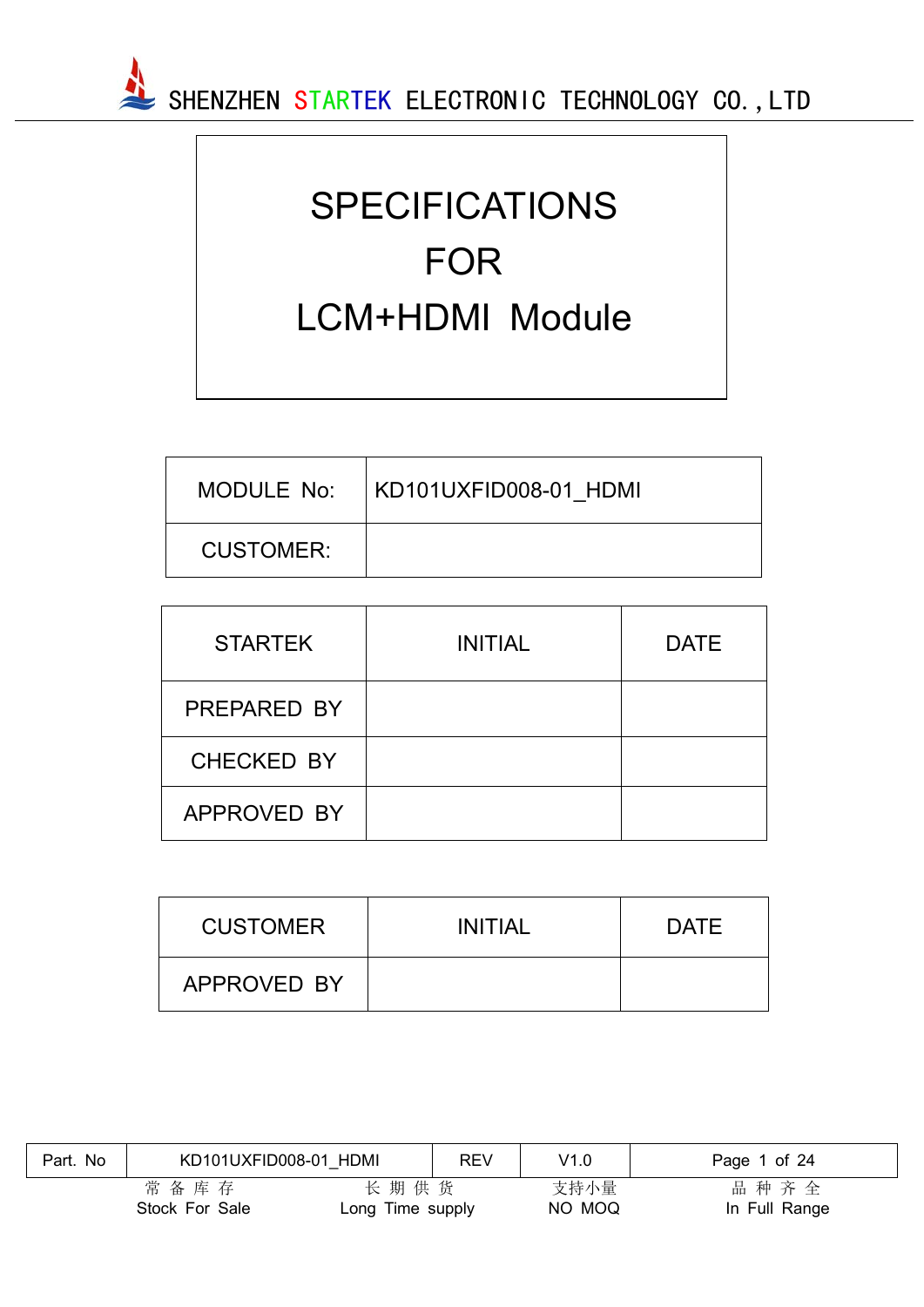

# **Revision History**

|      | Page | Summary       |
|------|------|---------------|
| V1.0 | ALL  | First version |
|      |      |               |
|      |      |               |
|      |      |               |
|      |      |               |
|      |      |               |
|      |      |               |
|      |      |               |
|      |      |               |
|      |      |               |
|      |      |               |
|      |      |               |
|      |      |               |
|      |      |               |
|      |      |               |
|      |      |               |
|      |      |               |
|      |      |               |
|      |      |               |
|      |      |               |
|      |      |               |
|      |      |               |
|      |      |               |
|      |      |               |
|      |      |               |
|      |      |               |
|      |      |               |
|      |      |               |
|      |      |               |
|      |      | Rev. No.      |

| Part. No | KD101UXFID008-01 HDMI  |                          | <b>REV</b> | V1.0           | Page 2 of 24          |
|----------|------------------------|--------------------------|------------|----------------|-----------------------|
|          | 常备库存<br>Stock For Sale | 长期供货<br>Long Time supply |            | 支持小量<br>NO MOQ | 品种齐全<br>In Full Range |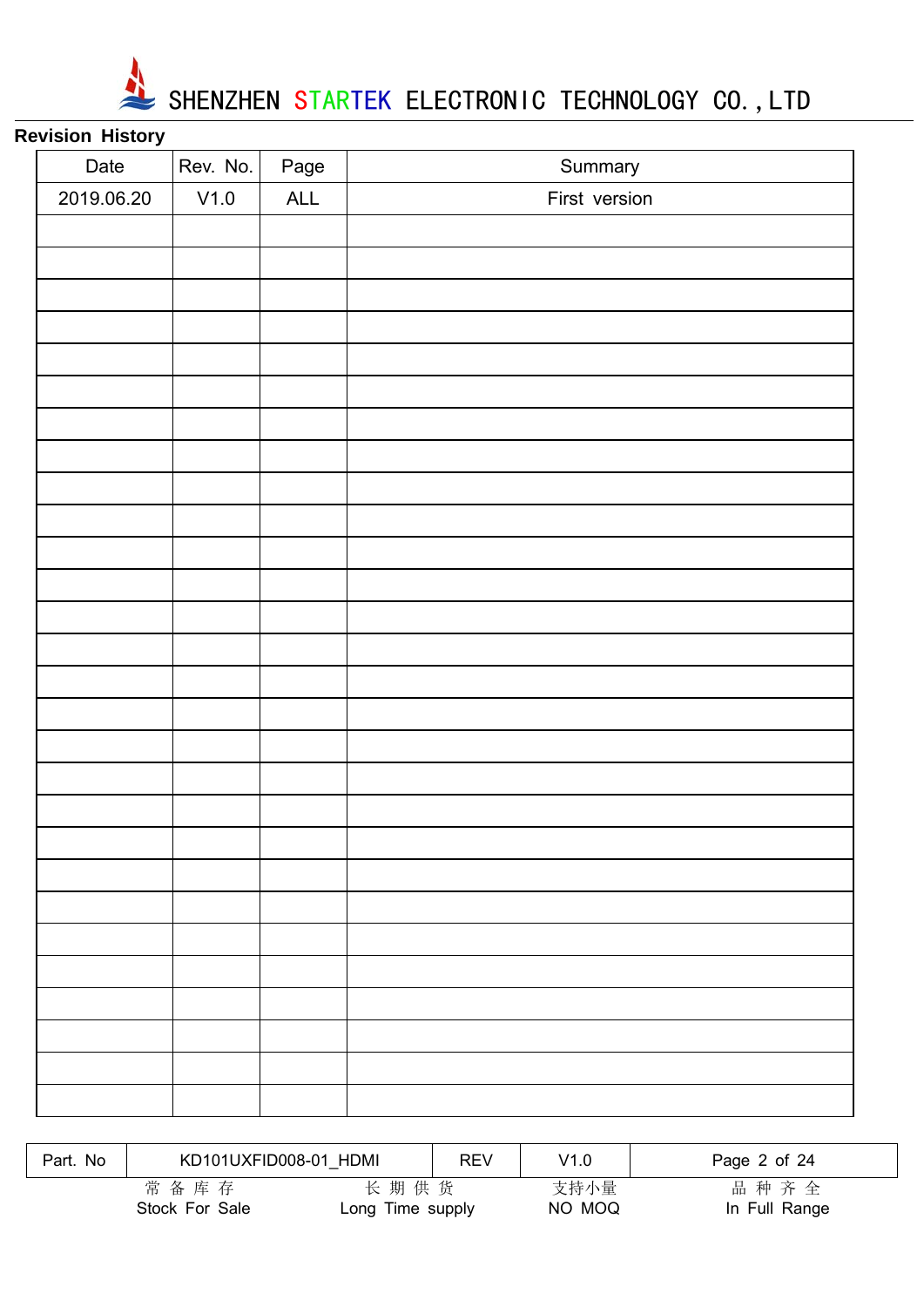

# Contents

| 1.2 |  |
|-----|--|
| 1.3 |  |
| 1.4 |  |
| 1.5 |  |
| 1.6 |  |
| 1.7 |  |
|     |  |
|     |  |
|     |  |
|     |  |
|     |  |
|     |  |
|     |  |
|     |  |
|     |  |
|     |  |
|     |  |
|     |  |
|     |  |

| Part. No | KD101UXFID008-01 HDMI  |                          | REV | V1.0           | Page 3 of 24          |
|----------|------------------------|--------------------------|-----|----------------|-----------------------|
|          | 常备库存<br>Stock For Sale | 长期供货<br>Long Time supply |     | 支持小量<br>NO MOQ | 品种齐全<br>In Full Range |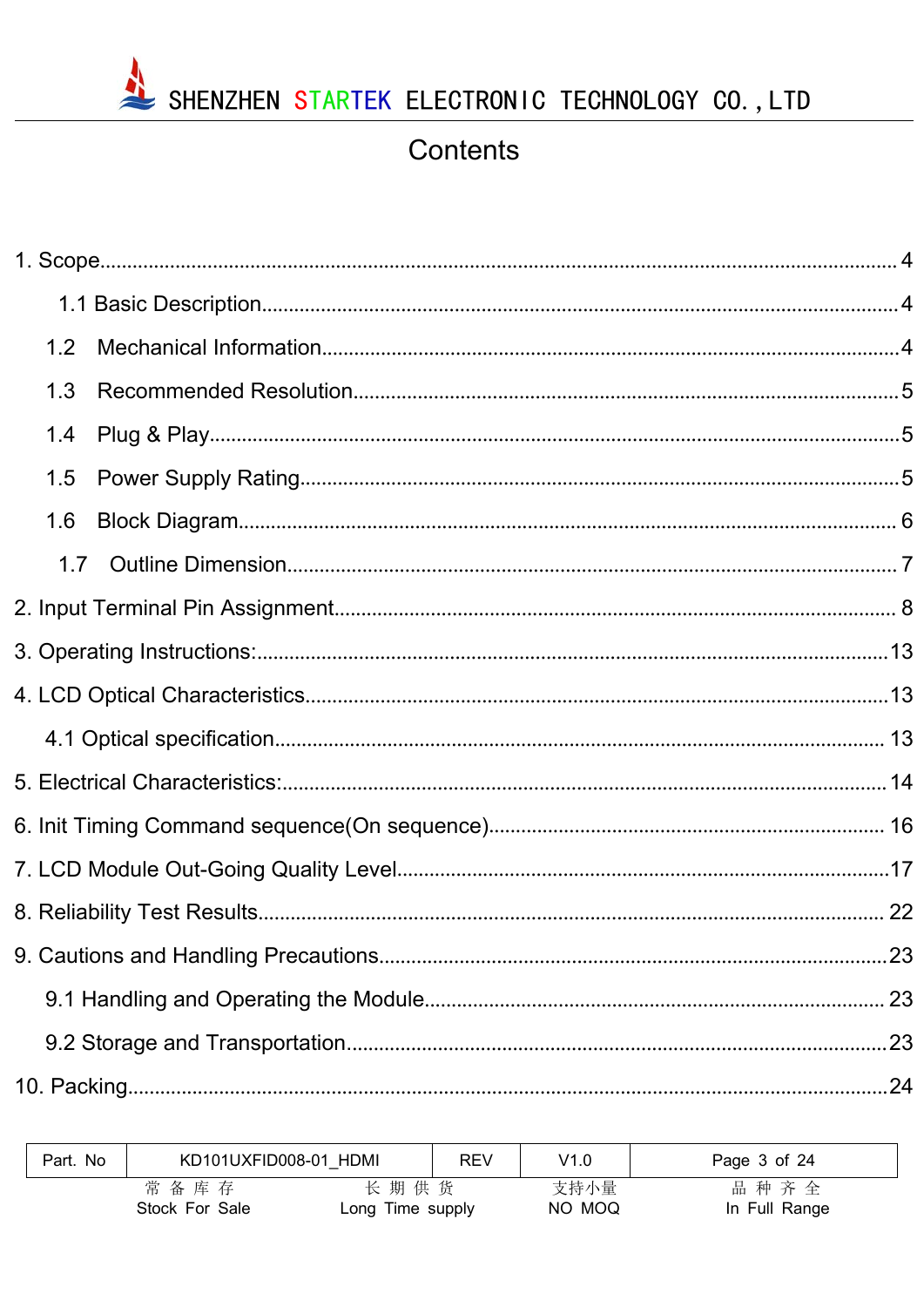

# **1. Scope**

This specifications cover the requirements of **10.1"** TFT-LCD module with HDMI interface.This module is consist of a Transmissive TFT-LCD Panel, driver circuit, a capacitive touch panel, backlight unit. The LCD module can meet the requirement of RoHS compliance.

#### **1.1 Basic Description**

|                                            | <b>Specifications</b>               |                 | <b>Note</b> |
|--------------------------------------------|-------------------------------------|-----------------|-------------|
| <b>General Information</b><br><b>Items</b> | <b>Main Panel</b>                   | <b>Unit</b>     |             |
| Display area(AA)                           | 135.36(H)*216.58(V) (10.1 inch)     | mm              |             |
| Driver element                             | <b>TFT active matrix</b>            |                 |             |
| Display colors                             | 16.7M                               | colors          |             |
| Number of pixels                           | 1200(RGB)*1920                      | Pixels          |             |
| Pixel arrangement                          | RGB vertical stripe                 |                 |             |
| Pixel pitch                                | $0.1128(H)^*0.1128(V)$              | mm              |             |
| Viewing angle                              | Free                                | $ o'$ cloc $ $  |             |
| <b>LCM</b> Interface                       | <b>4 LANE MIPI</b>                  |                 |             |
| Display mode                               | <b>Transmissive /Normally Black</b> |                 |             |
| Operating temperature                      | $-10 - +50$                         | $\rm ^{\circ}C$ |             |
| Storage temperature                        | $-20 - +60$                         | $\mathrm{C}$    |             |
| <b>LCM+CTP Luminance</b>                   | 550nits (Typ.)                      |                 |             |
| Video Input                                | <b>HDMI</b>                         |                 |             |
| <b>HDMI it Firmware Version</b>            | KD101UXFID008-01 HDMI V01           |                 |             |

#### **1.2 Mechanical Information**

|        | <b>Item</b>   | Min.                     | Typ.       | Max.                     | <b>Unit</b> | <b>Note</b> |
|--------|---------------|--------------------------|------------|--------------------------|-------------|-------------|
|        | Horizontal(H) |                          | 143        | $\overline{\phantom{a}}$ | mm          |             |
| Module | Vertical(V)   | $\overline{\phantom{0}}$ | 228.7      | $\overline{\phantom{a}}$ | mm          |             |
| size   | Depth(D)      | $\overline{\phantom{0}}$ | 2.3        | $\overline{\phantom{a}}$ | mm          | Excluding   |
|        |               |                          |            |                          |             | components  |
|        | Weight        | $\overline{\phantom{a}}$ | <b>TBD</b> | $\overline{\phantom{a}}$ | g           |             |

| Part. No | KD101UXFID008-01 HDMI  |                          | <b>REV</b> | V1.0           | Page 4 of 24          |
|----------|------------------------|--------------------------|------------|----------------|-----------------------|
|          | 常备库存<br>Stock For Sale | 长期供货<br>Long Time supply |            | 支持小量<br>NO MOQ | 品种齐全<br>In Full Range |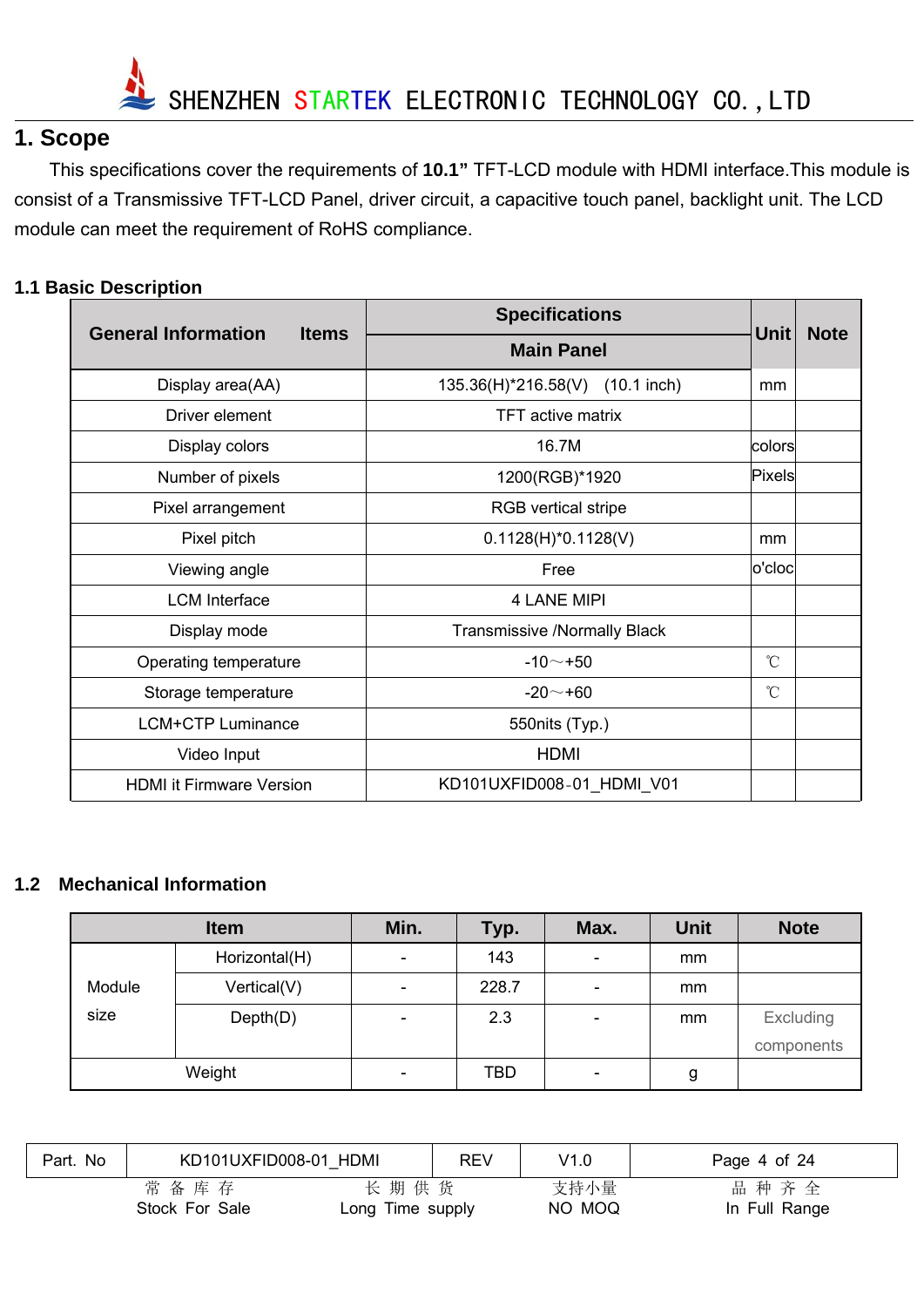

### **1.3 Recommended Resolution**

| Recommended Resolution      | 1200(RGB)*1920  |
|-----------------------------|-----------------|
|                             | 640x480@60 Hz   |
|                             | 800x600@60 Hz   |
|                             | 1024x600@60 Hz  |
| <b>Supported Resolution</b> | 1024x768@60 Hz  |
|                             | 1280x800@60 Hz  |
|                             | 1920x1080@50 Hz |
|                             |                 |
|                             |                 |

### **1.4 Plug & Play**

| DDC2B /VESA Standard |  |
|----------------------|--|
|----------------------|--|

### **1.5 Power Supply Rating**

| Power Consumption | 5.8 Watt (Typ.) |
|-------------------|-----------------|
| DC POWER          | 5-12V 2A(Typ.)  |

| Part. No | KD101UXFID008-01 HDMI  |                          | <b>REV</b> | V1.0           | Page 5 of 24          |
|----------|------------------------|--------------------------|------------|----------------|-----------------------|
|          | 常备库存<br>Stock For Sale | 长期供货<br>Long Time supply |            | 支持小量<br>NO MOQ | 品种齐全<br>In Full Range |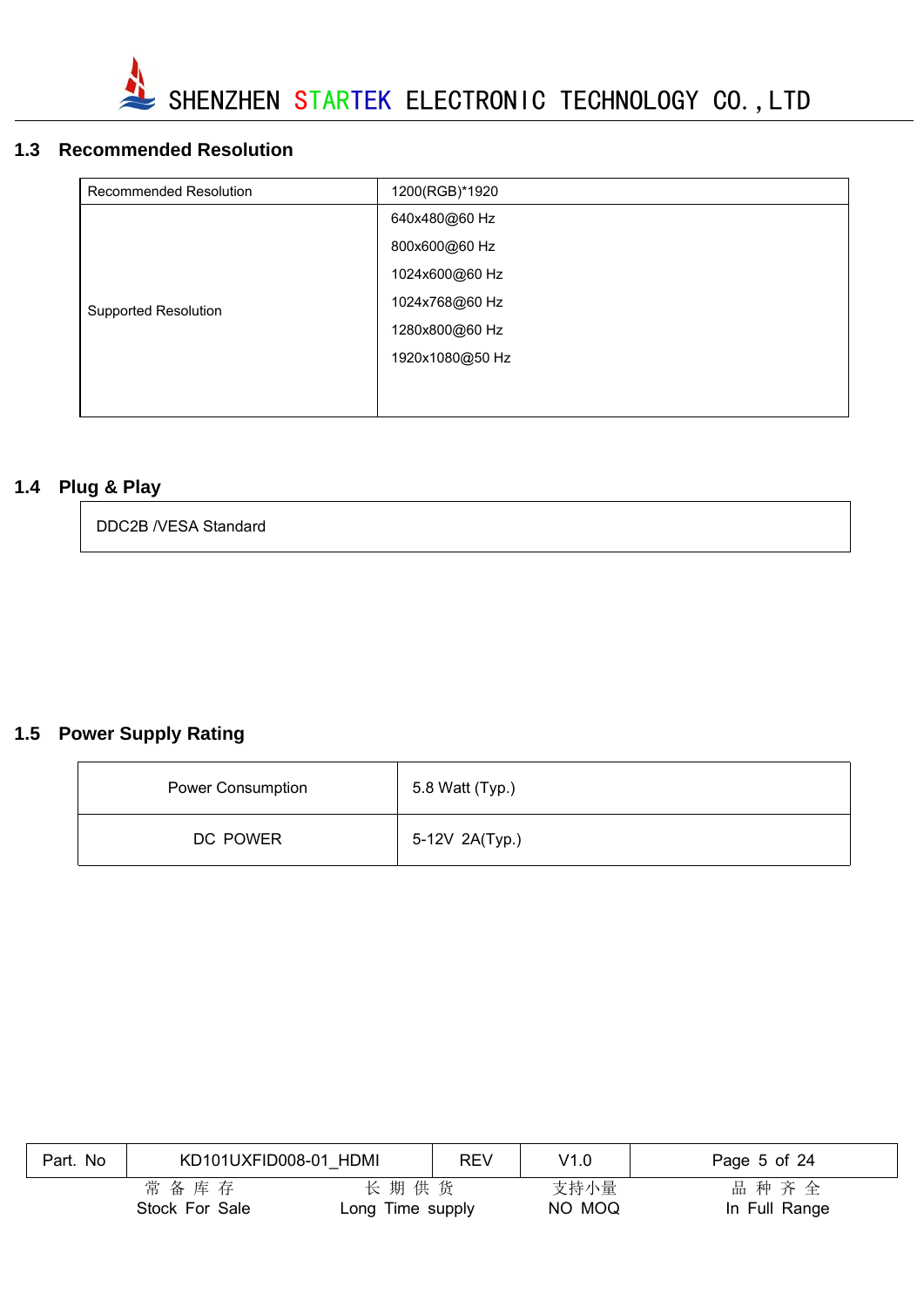

**1.6 Block Diagram**



| Part. No | KD101UXFID008-01 HDMI  |                          | <b>REV</b> | V1.0           | Page 6 of 24          |
|----------|------------------------|--------------------------|------------|----------------|-----------------------|
|          | 常备库存<br>Stock For Sale | 长期供货<br>Long Time supply |            | 支持小量<br>NO MOQ | 品种齐全<br>In Full Range |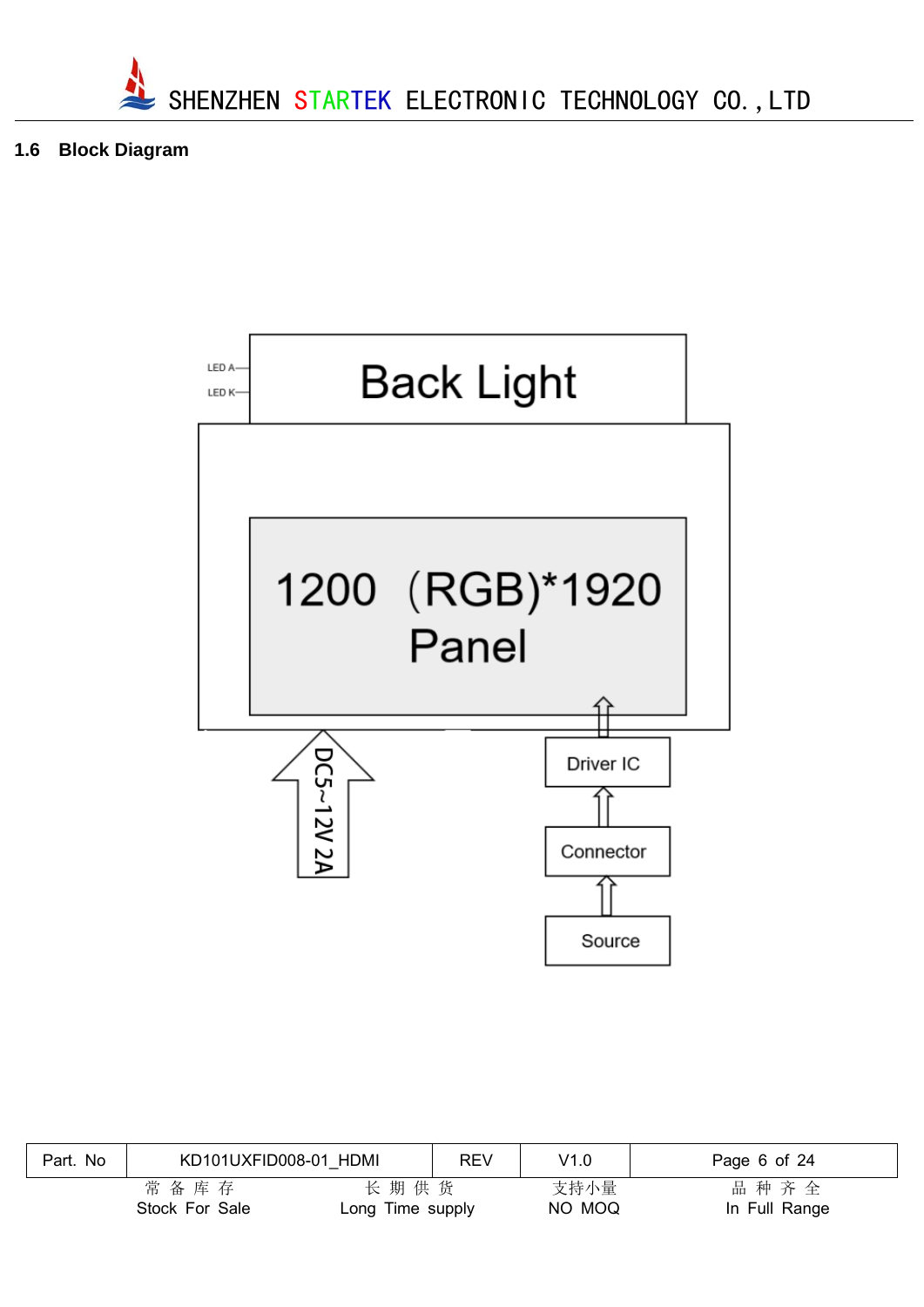

#### **1.7 Outline Dimension**



| Part. No | KD101UXFID008-01 HDMI  |                          | REV | V1.0           | Page 7 of 24          |
|----------|------------------------|--------------------------|-----|----------------|-----------------------|
|          | 常备库存<br>Stock For Sale | 长期供货<br>Long Time supply |     | 支持小量<br>NO MOQ | 品种齐全<br>In Full Range |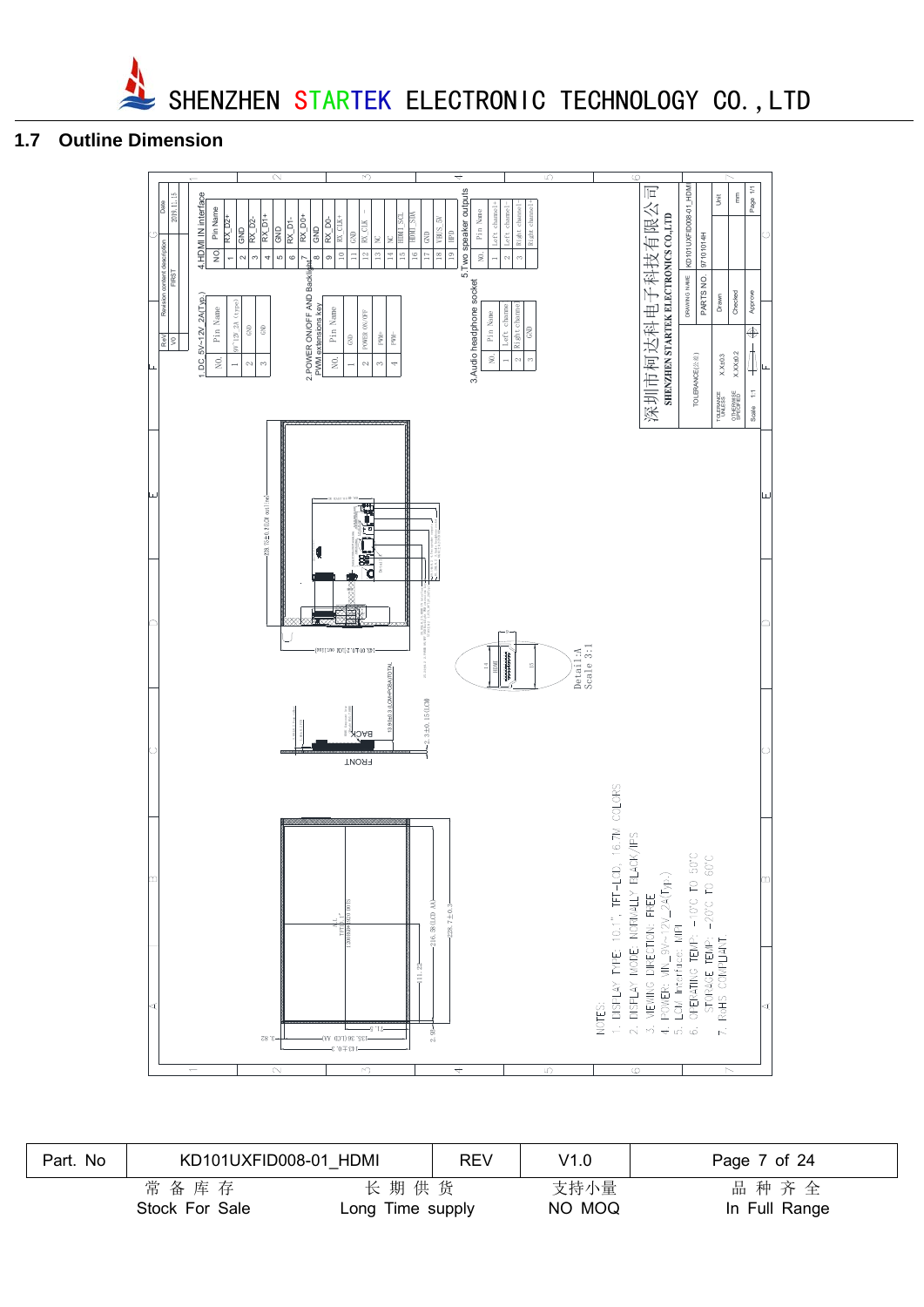

# **2. Input Terminal Pin Assignment**

# **2.1 Power input & PIN Definition**

| NO.    | <b>SYMBOL</b> | <b>DISCRIPTION</b>             | 1/C |
|--------|---------------|--------------------------------|-----|
|        | VIN           | Supply voltage(5V~12V,2A Typ.) | D   |
| ⌒      | <b>GND</b>    | Ground.                        | D   |
| ົ<br>J | <b>GND</b>    | Ground.                        | D   |









11.6

 $1.4$ 

 $1.4$ 

 $\frac{0.8}{\pi}$ 

Ţ

 $4.0$ 



| Part. No | KD101UXFID008-01 HDMI  |                          | <b>REV</b> | V1.0           | Page 8 of 24          |
|----------|------------------------|--------------------------|------------|----------------|-----------------------|
|          | 常备库存<br>Stock For Sale | 长期供货<br>Long Time supply |            | 支持小量<br>NO MOQ | 品种齐全<br>In Full Range |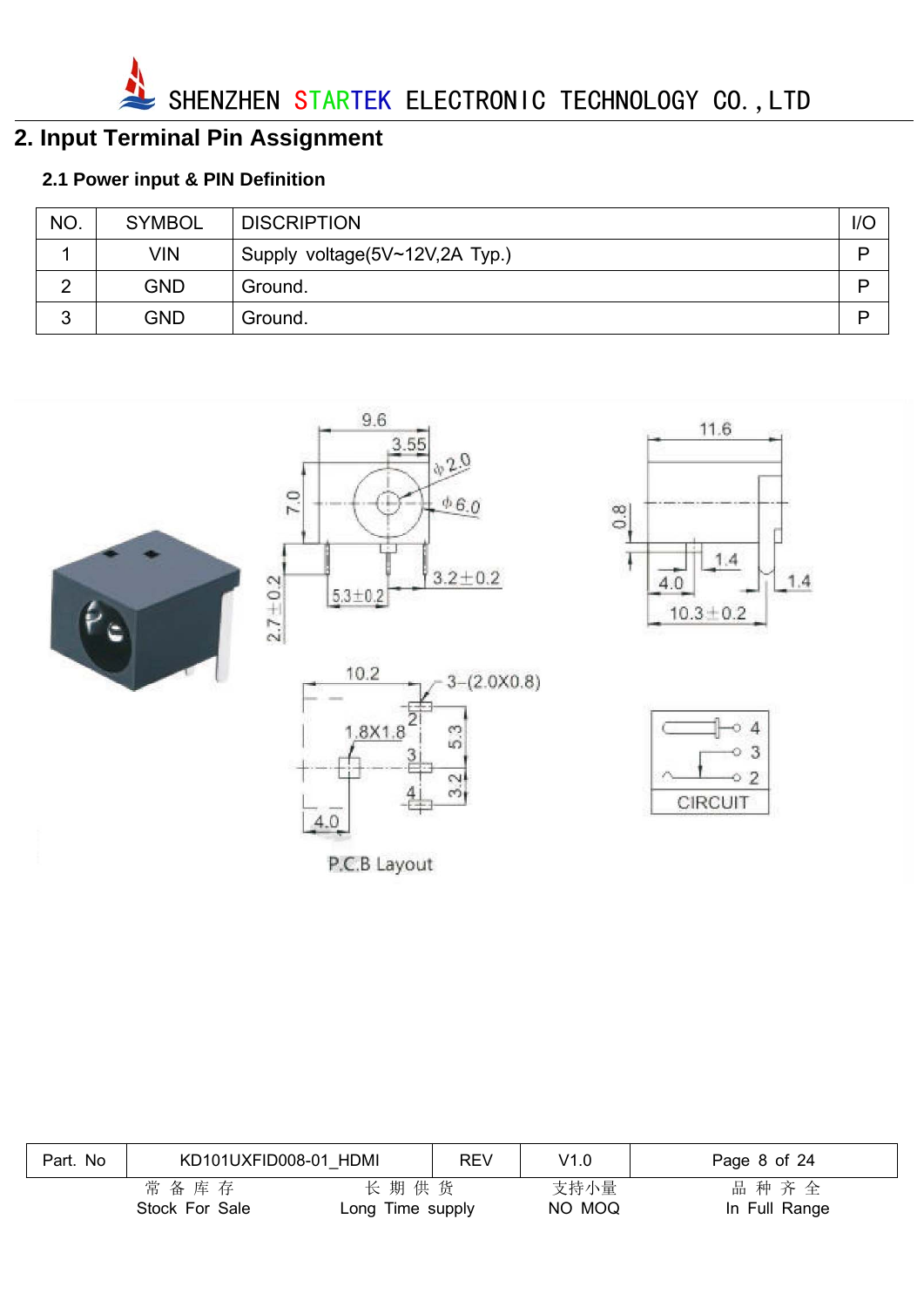# **2.2 POWER ON/OFF AND Backlight PWM extensions key PIN Definition & Signal Connector**

| NO. | <b>SYMBOL</b> | <b>DISCRIPTION</b>                                                                                                    |
|-----|---------------|-----------------------------------------------------------------------------------------------------------------------|
|     | <b>GND</b>    | Ground                                                                                                                |
| 2   | POWER ON/OFF  | ON/OFF KEY                                                                                                            |
| 3   | PWM+          | The backlight brightness of each button is increased by one level u<br>ntil the maximum brightness reaches (9 level). |
| 4   | PWM-          | The backlight brightness of each button is reduced by one<br>evel until the lowest brightness reaches (level 9).      |

note: SMT PH2.0mm spacing connector 4p



 $B\pm0.2$ 





| Part. No | KD101UXFID008-01 HDMI  |                          | <b>REV</b> | V1.0           | Page 9 of 24          |
|----------|------------------------|--------------------------|------------|----------------|-----------------------|
|          | 常备库存<br>Stock For Sale | 长期供货<br>Long Time supply |            | 支持小量<br>NO MOQ | 品种齐全<br>In Full Range |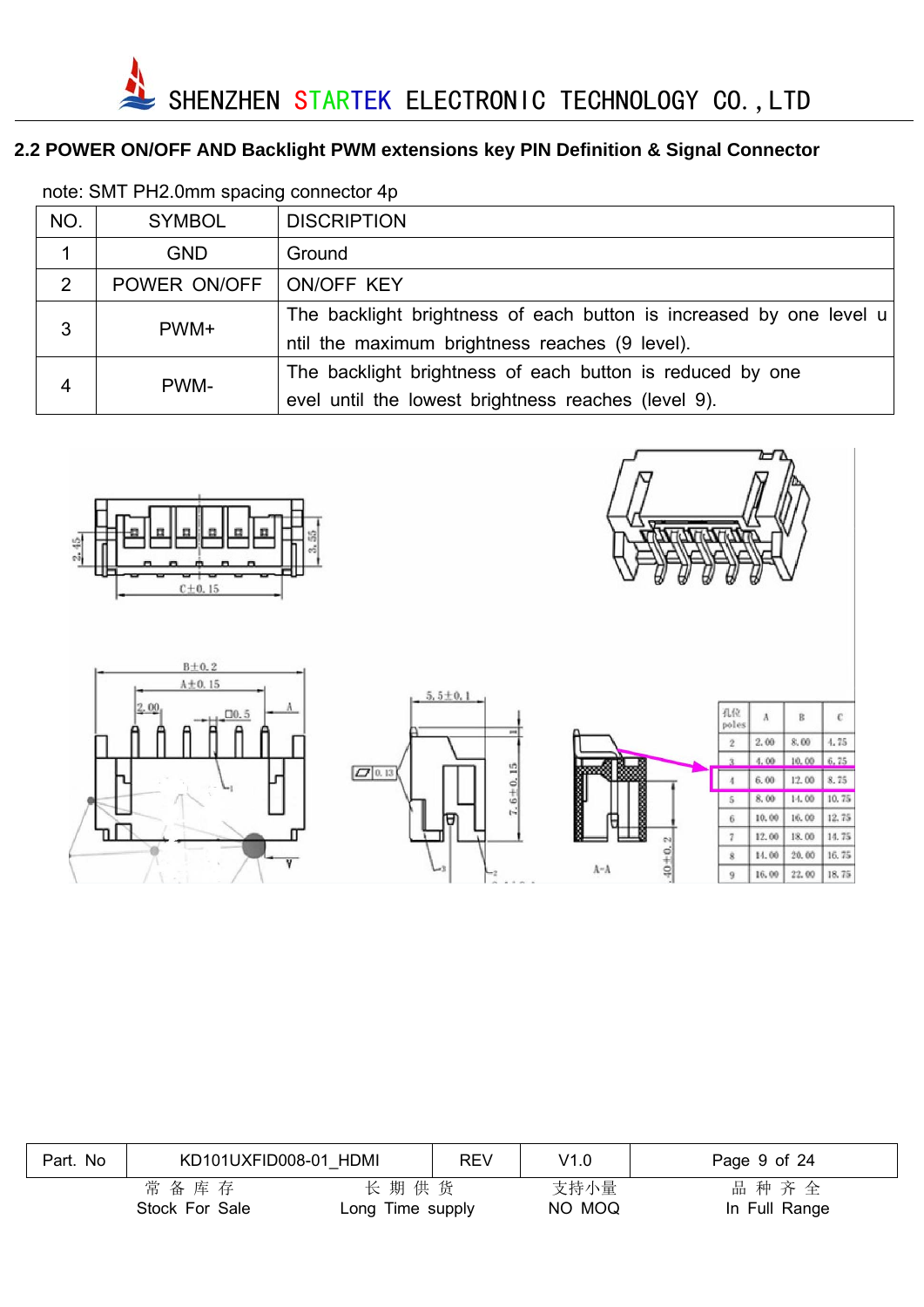

# **2.3 Audio headphone socket PIN Define & Input Signal Connector**

| <b>NO</b>      | <b>SYMBOL</b> | <b>DISCRIPTION</b>         |
|----------------|---------------|----------------------------|
|                | Left channel  | Audio output left channel  |
| $\overline{2}$ | Right channel | Audio output right channel |
| 3              | GND           | Ground                     |
| Δ              | GND           | Ground                     |





P.C.B Layout(copper-sided view)

| Part. No | KD101UXFID008-01 HDMI  |                          | <b>REV</b> | V1.0           | Page 10 of 24         |
|----------|------------------------|--------------------------|------------|----------------|-----------------------|
|          | 常备库存<br>Stock For Sale | 长期供货<br>Long Time supply |            | 支持小量<br>NO MOQ | 品种齐全<br>In Full Range |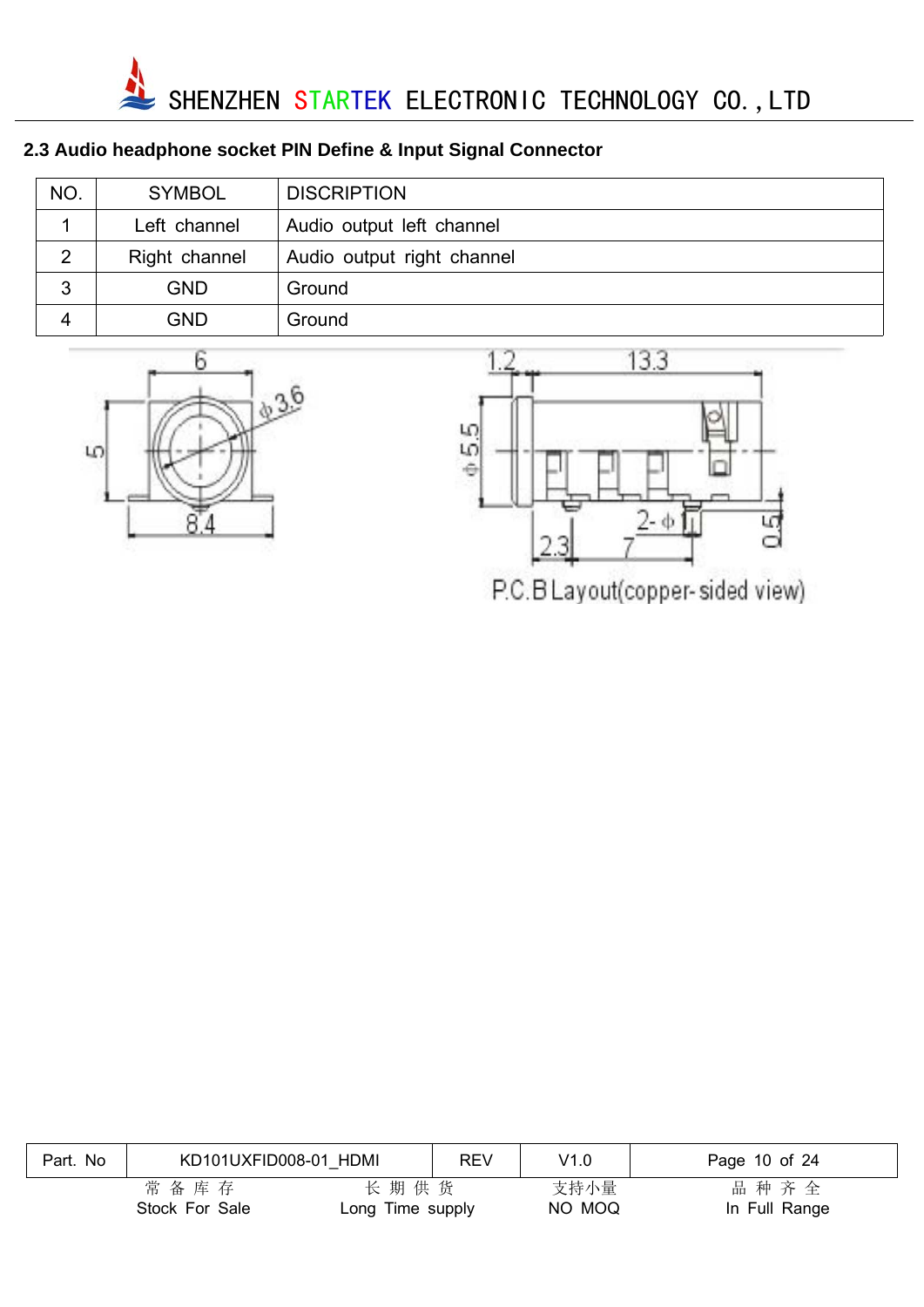

# **2.4 Two speaker outputs PIN Define & Input Signal Connector**

| NO. | <b>SYMBOL</b>  | <b>DISCRIPTION</b>         |  |  |
|-----|----------------|----------------------------|--|--|
|     | Left channel+  | Audio output left channel  |  |  |
| 2   | Left channel-  |                            |  |  |
| 3   | Right channel- |                            |  |  |
| 4   | Right channel+ | Audio output right channel |  |  |
|     |                |                            |  |  |

note: SMT PH2.0mm spacing connector 4p

| ÷ |  |
|---|--|
|   |  |



| Part. No | KD101UXFID008-01 HDMI  |                          | <b>REV</b> | V1.0           | Page 11 of 24         |
|----------|------------------------|--------------------------|------------|----------------|-----------------------|
|          | 常备库存<br>Stock For Sale | 长期供货<br>Long Time supply |            | 支持小量<br>NO MOQ | 品种齐全<br>In Full Range |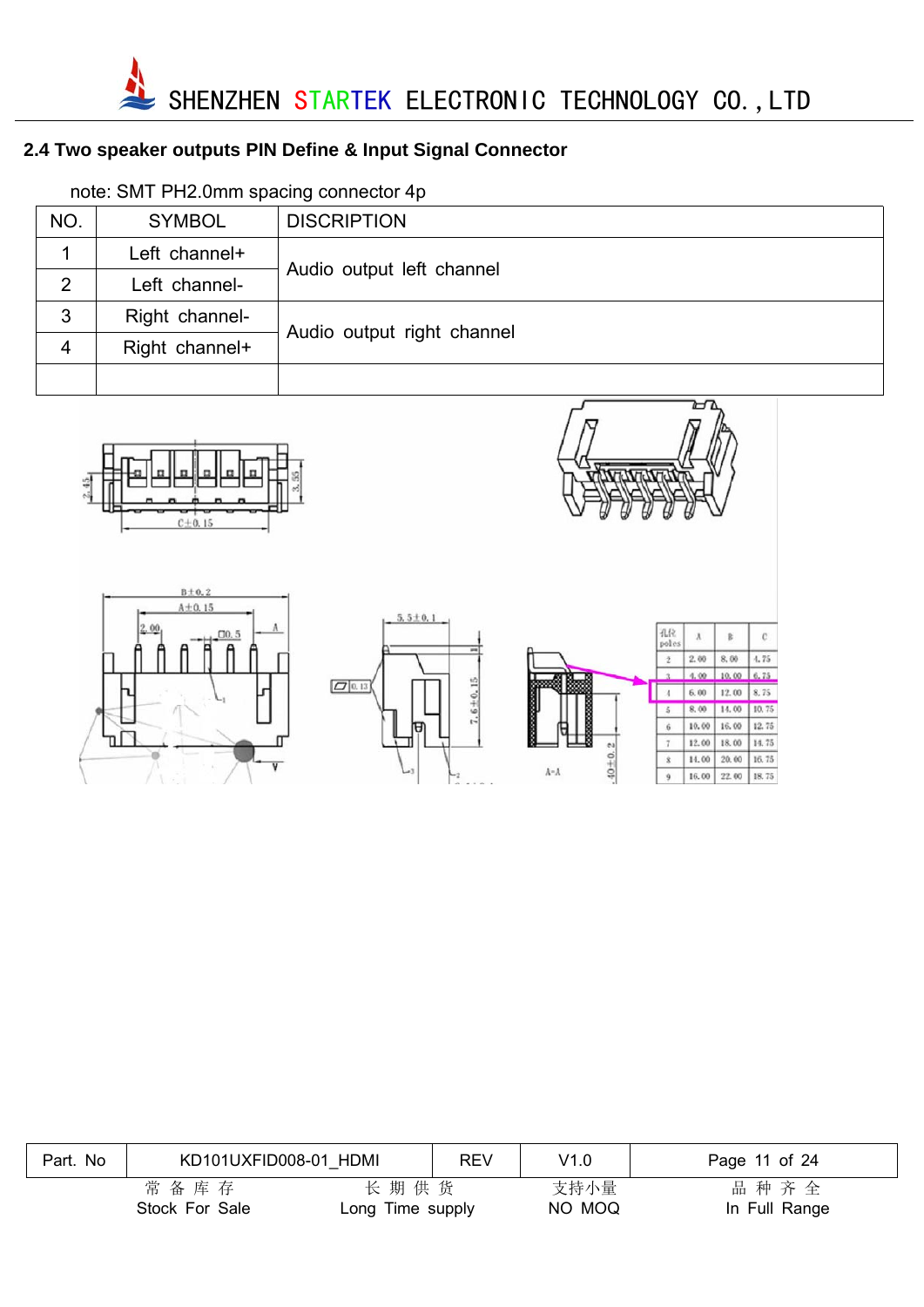SHENZHEN STARTEK ELECTRONIC TECHNOLOGY CO., LTD

| NO.            | <b>SYMBOL</b>      | <b>DISCRIPTION</b>                             | I/O     |
|----------------|--------------------|------------------------------------------------|---------|
| 1              | RX D2+             | HDMI Receiver channel 2 positive analog input. |         |
| $\overline{2}$ | <b>GND</b>         | Ground.                                        | P       |
| 3              | RX D2-             | HDMI Receiver channel 2 negative analog input. |         |
| 4              | RX D1+             | HDMI Receiver channel 1 positive analog input. |         |
| 5              | <b>GND</b>         | Ground.                                        | P       |
| 6              | <b>RX_D1-</b>      | HDMI Receiver channel 1 negative analog input. |         |
| $\overline{7}$ | RX D <sub>0+</sub> | HDMI Receiver channel 0 positive analog input. |         |
| 8              | <b>GND</b>         | Ground.                                        | P       |
| 9              | RX D0-             | HDMI Receiver channel 0 negative analog input. |         |
| 10             | RX CLK+            | HDMI Receiver clock positive analog input.     |         |
| 11             | <b>GND</b>         | Ground.                                        | P       |
| 12             | RX CLK-            | HDMI Receiver clock negative analog input.     |         |
| 13             | <b>NC</b>          | No connect                                     |         |
| 14             | <b>NC</b>          | No connect                                     |         |
| 15             | <b>HDMI SCL</b>    | HDMI Receiver DDC data channel.                | I/O     |
| 16             | HDMI SDA           | HDMI Receiver DDC clock channel.               |         |
| 17             | <b>GND</b>         | Ground.                                        | P       |
| 18             | HDMI 5V            | HDMI Supply voltage (5.0V).                    | P       |
| 19             | <b>HPD</b>         | HDMI Receiver hot plug detect output           | $\circ$ |

#### **2.5 HDMI PIN Defintion & Signal Connector**

Note: HDMI Connector Dimension:





| Part. No | KD101UXFID008-01 HDMI  |                          | <b>REV</b> | V1.0           | Page 12 of 24         |
|----------|------------------------|--------------------------|------------|----------------|-----------------------|
|          | 常备库存<br>Stock For Sale | 长期供货<br>Long Time supply |            | 支持小量<br>NO MOQ | 品种齐全<br>In Full Range |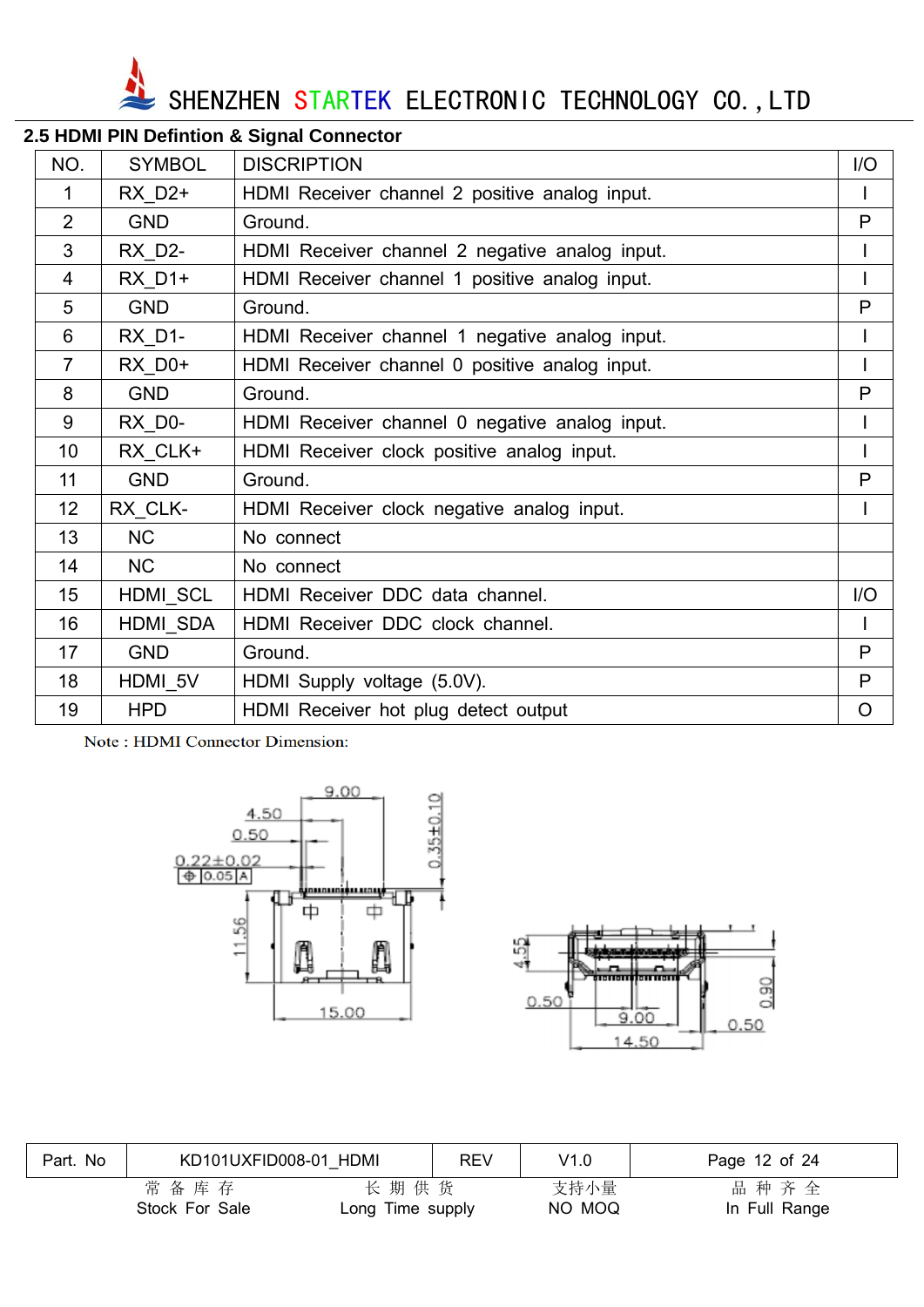

#### **3. Operating Instructions:**

- 3.1This product supports the following operating systems: Windows 7/8/10, Raspberry Pi, Ubuntu, Andriod.
- 3.2 Connect the HDMI cable to HDMI output.
- 3.3 Connect the DC POWER.

Note: HDMI output resolution should be set to 1200\*1920 when using Android and Raspberry Pi.

#### **4. LCD Optical Characteristics**

4.1 Optical specification

| Item                         |             | Symbol      | Condition       | Min.  | Typ.  | Max.                     | Unit. | <b>Note</b> |
|------------------------------|-------------|-------------|-----------------|-------|-------|--------------------------|-------|-------------|
| <b>Contrast Ratio</b>        |             | <b>CR</b>   | $\Theta$ =0     | 600   | 800   | $\overline{\phantom{a}}$ |       |             |
| Response time                | Rising      | $T_{R+}T_F$ | Normal viewing  |       | 25    | 50                       | msec  |             |
|                              | Falling     |             | angle           |       |       |                          |       |             |
| Uniformity                   |             | $S(\%)$     |                 |       | 80    | $\qquad \qquad -$        | $\%$  |             |
|                              |             | $W_{X}$     |                 | 0.246 | 0286  | 0.326                    |       |             |
|                              | White       | $W_Y$       |                 | 0.281 | 0.321 | 0.361                    |       |             |
|                              |             | $R_X$       |                 | 0.579 | 0.619 | 0.659                    |       |             |
| <b>Color Filter</b>          | Red         | $R_Y$       |                 | 0.289 | 0.329 | 0.369                    |       |             |
| Chromacicity                 |             | $G_X$       |                 | 0.261 | 0.301 | 0.341                    |       |             |
|                              | Green       | $G_Y$       |                 | 0.560 | 0.600 | 0.640                    |       |             |
|                              |             | $B_{X}$     |                 | 0.110 | 0.150 | 0.190                    |       |             |
|                              | <b>Blue</b> | $B_Y$       |                 | 0.019 | 0.059 | 0.099                    |       |             |
|                              |             | $\Theta L$  |                 | --    | 85    | $\qquad \qquad -$        |       |             |
| Viewing angle                | Hor.        | $\Theta$ R  |                 | --    | 85    | $-$                      |       |             |
|                              |             | ΘU          | CR>10           | --    | 85    | --                       |       |             |
|                              | Ver.        | $\Theta$ D  |                 |       | 85    | $-\!$ $\!-$              |       |             |
| <b>Option View Direction</b> |             |             | <b>ALL VIEW</b> |       |       |                          |       |             |

| Part. No | KD101UXFID008-01 HDMI  |                          | <b>REV</b> | V1.0           | Page 13 of 24         |
|----------|------------------------|--------------------------|------------|----------------|-----------------------|
|          | 常备库存<br>Stock For Sale | 长期供货<br>Long Time supply |            | 支持小量<br>NO MOQ | 品种齐全<br>In Full Range |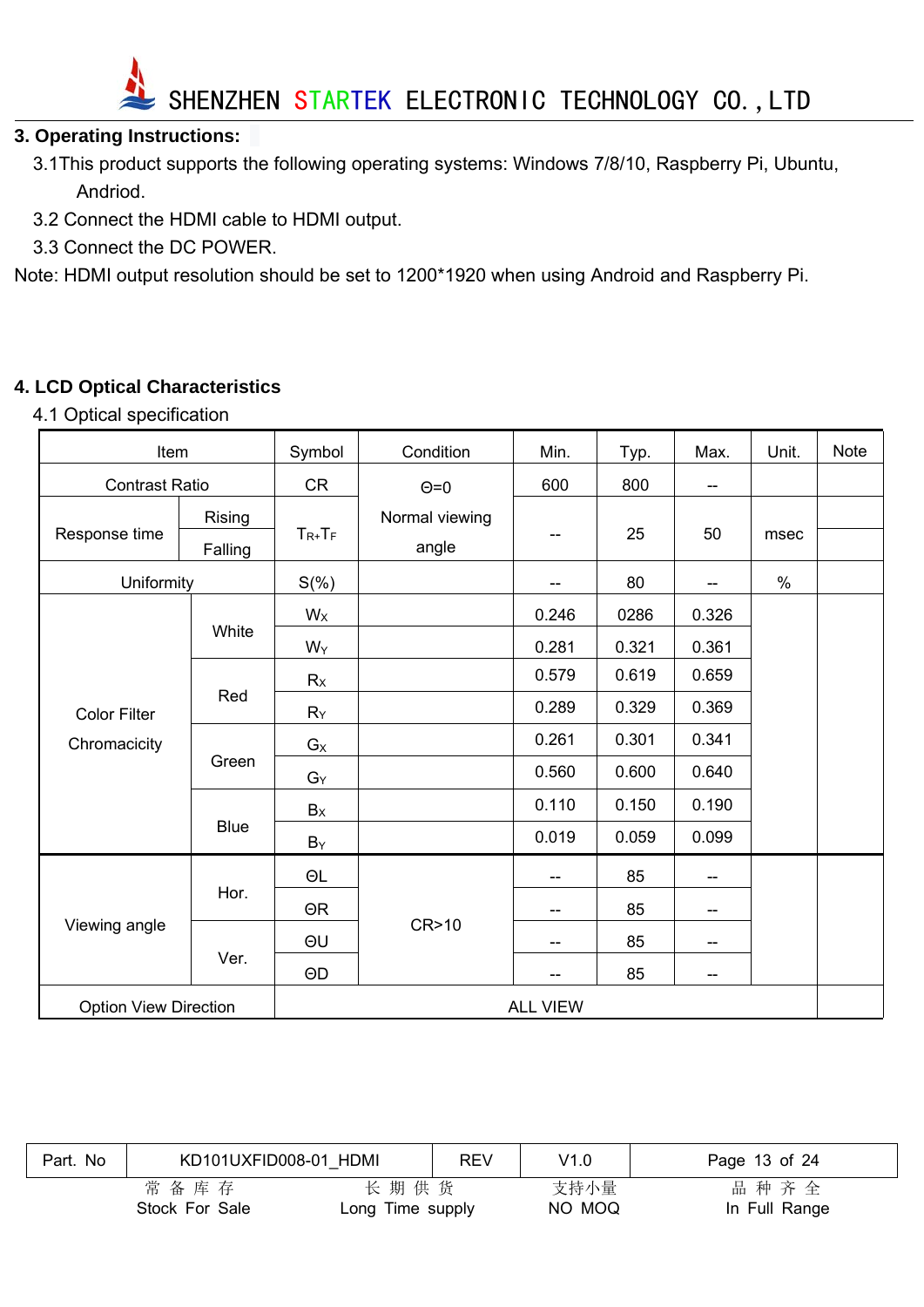

#### **5. Electrical Characteristics:**

#### **5.1 Absolute Maximum Rating**

| <b>Characteristics</b>        | <b>Symbol</b>              | Min.   | Max.  | Unit          | <b>Note</b> |
|-------------------------------|----------------------------|--------|-------|---------------|-------------|
| <b>Digital Supply Voltage</b> | VDD                        | $-0.3$ | 4.0   |               | Note1       |
| Operating temperature         | $\mathsf{T}_{\mathsf{OP}}$ | $-10$  | $+50$ | $\mathcal{C}$ |             |
| Storage temperature           | ${\sf T}_{\sf ST}$         | $-20$  | +60   | $\sim$        |             |

NOTE1: If the products are exceeding the above range, they may be permanently damaged.

#### **5.2 LED Backlight Characteristics**

The back-light system is edge-lighting type with 28 chips LED

| <b>Item</b>            | <b>Symbol</b>           | Min. | Typ.  | Max. | <b>Unit</b> | <b>Note</b>       |
|------------------------|-------------------------|------|-------|------|-------------|-------------------|
| <b>Forward Current</b> | I⊧                      | 140  | 160   |      | mA          |                   |
| <b>Forward Voltage</b> | $\mathsf{V}_\mathsf{F}$ | --   | 24    |      | V           |                   |
| <b>LCM Luminance</b>   | LV                      | 400  | 550   |      | cd/m2       | Note <sub>3</sub> |
| LED life time          | Hr                      |      | 50000 |      | Hour        | Note1,2           |
| Uniformity             | Avg                     | 80   |       |      | $\%$        | Note <sub>3</sub> |

Note1: LED life time (Hr) can be defined as the time in which it continues to operate under the condition: Ta=25±3 ℃, typical IL value indicated in the above table until the brightness becomes less than 50%. Note 2: The "LED life time" is defined as the module brightness decrease to 50% original brightness at Ta=25℃ and IL=160mA. The LED lifetime could be decreased if operating IL is larger than 160mA. The constant current driving method is suggested.

| Part. No | KD101UXFID008-01 HDMI |                  | <b>REV</b> | V1.0   | Page 14 of 24 |
|----------|-----------------------|------------------|------------|--------|---------------|
|          | 常备库存                  | 长期供货             |            | 支持小量   | 品种齐全          |
|          | Stock For Sale        | Long Time supply |            | NO MOQ | In Full Range |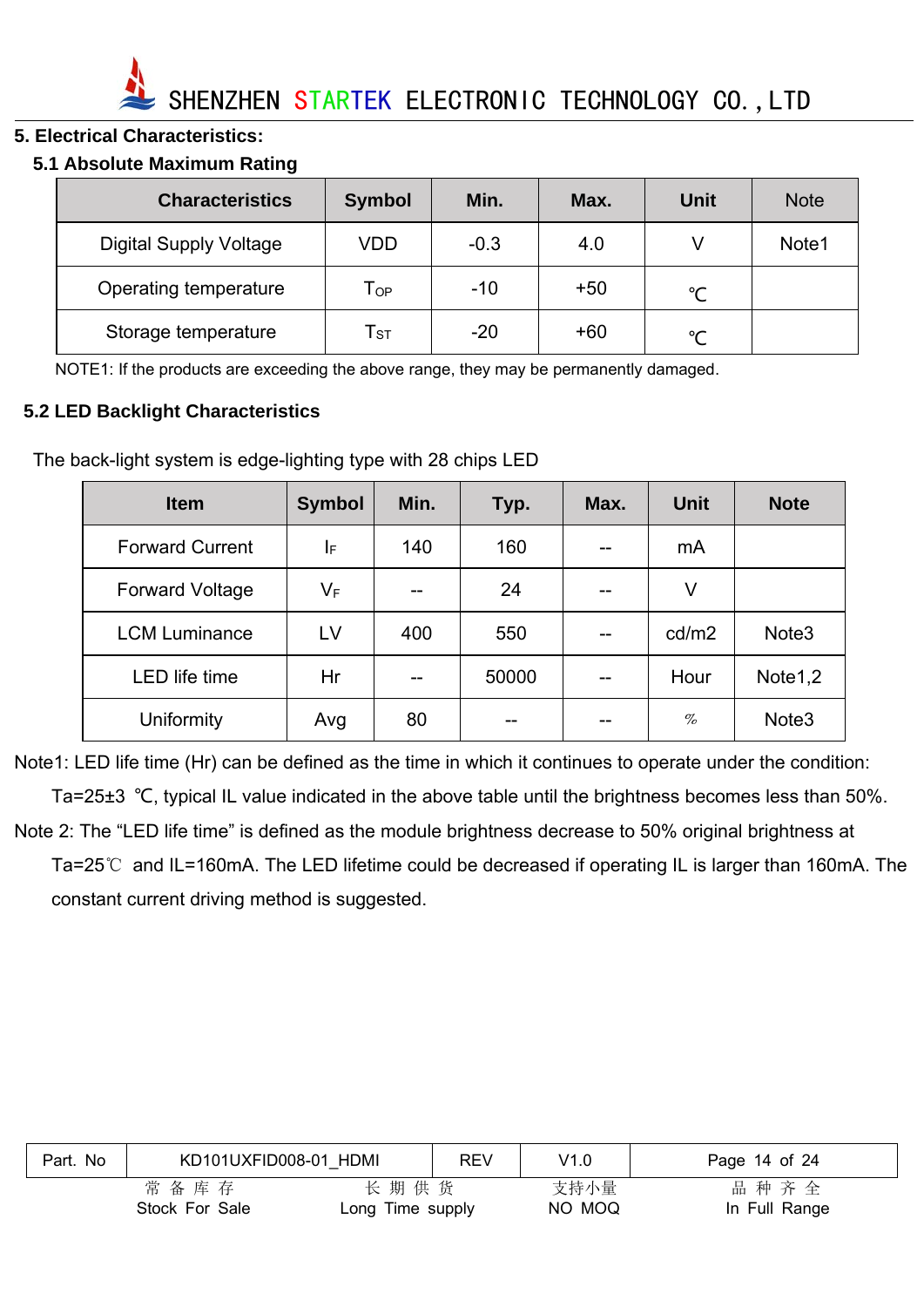

Note (3) Luminance Uniformity of these 9 points is defined as below:





Uniformity =  $\frac{\text{minimum} \text{ luminance in 9 points (1-9)}}{\text{maximum} \text{ luminance in 9 points (1-9)}}$ 

| Luminance= $\frac{10 \tan \frac{10 \tan \pi}{100}}{200}$ | Total Luminance of 9 points |  |  |
|----------------------------------------------------------|-----------------------------|--|--|
|                                                          |                             |  |  |

| Part. No | KD101UXFID008-01 HDMI |                  | <b>REV</b> | V1.0   | Page 15 of 24 |
|----------|-----------------------|------------------|------------|--------|---------------|
|          | 常备库存                  | 长期供货             |            | 支持小量   | 品种齐全          |
|          | Stock For Sale        | Long Time supply |            | NO MOQ | In Full Range |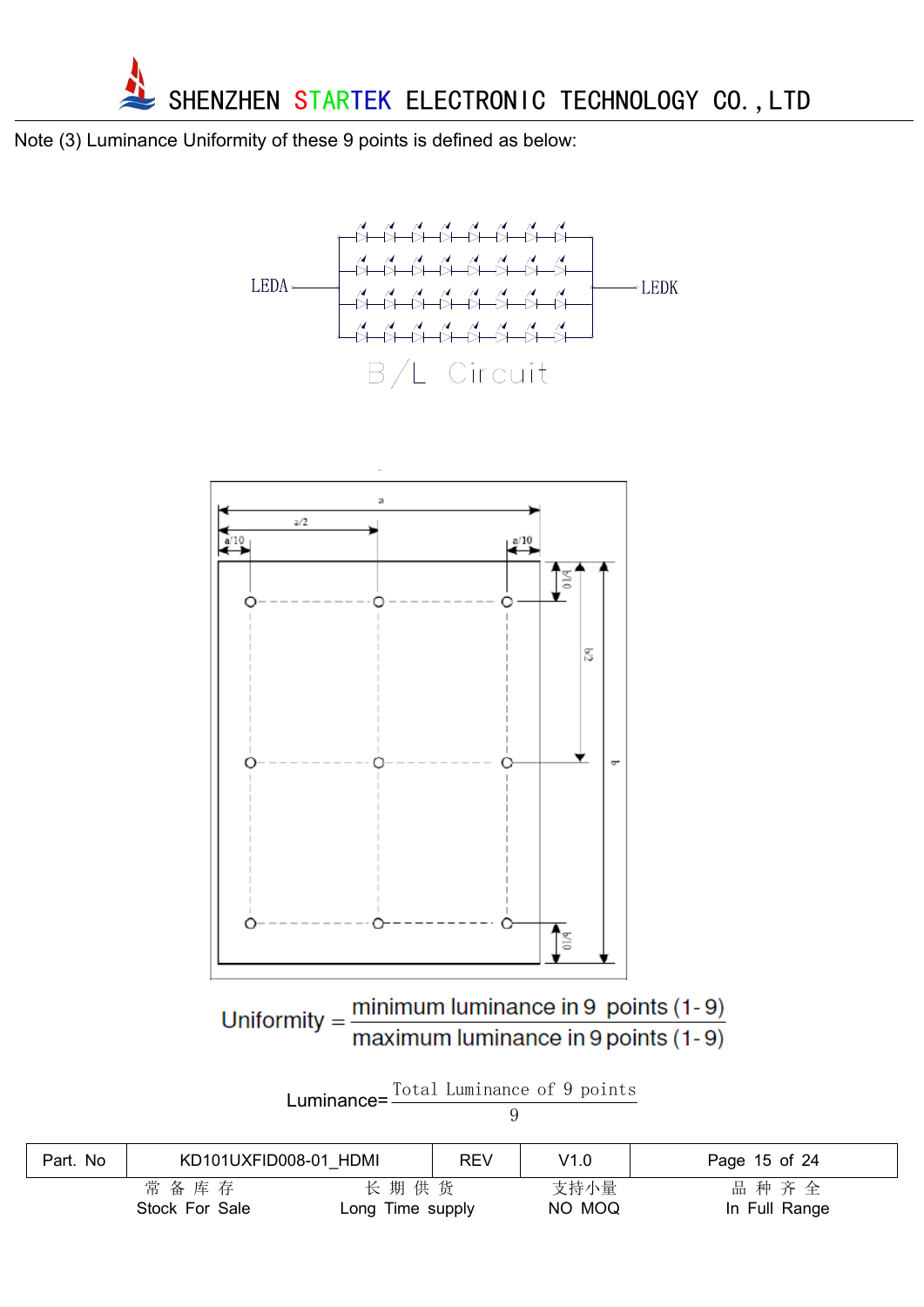

# **6. Init Timing Command sequence(On sequence)**

//FCLK=156.8M //MIPICLK=980M //LANE=4 //HBP=32 //HFP=110 //HSW=1 //VBP=14 //VFP=11 //VSW=1 WriteCMD(0x8C); WriteData(0x8E); WriteCMD(0xFD); WriteData(0x1F); WriteCMD(0xF0); WriteData(0xB4); WriteCMD(0x11); Delay\_ms(100); WriteCMD(0x29);

| Part. No | KD101UXFID008-01 HDMI |                  | <b>REV</b> | V1.0   | Page 16 of 24 |
|----------|-----------------------|------------------|------------|--------|---------------|
|          | 常备库存                  | 长期供货             |            | 支持小量   | 品种齐全          |
|          | Stock For Sale        | Long Time supply |            | NO MOQ | In Full Range |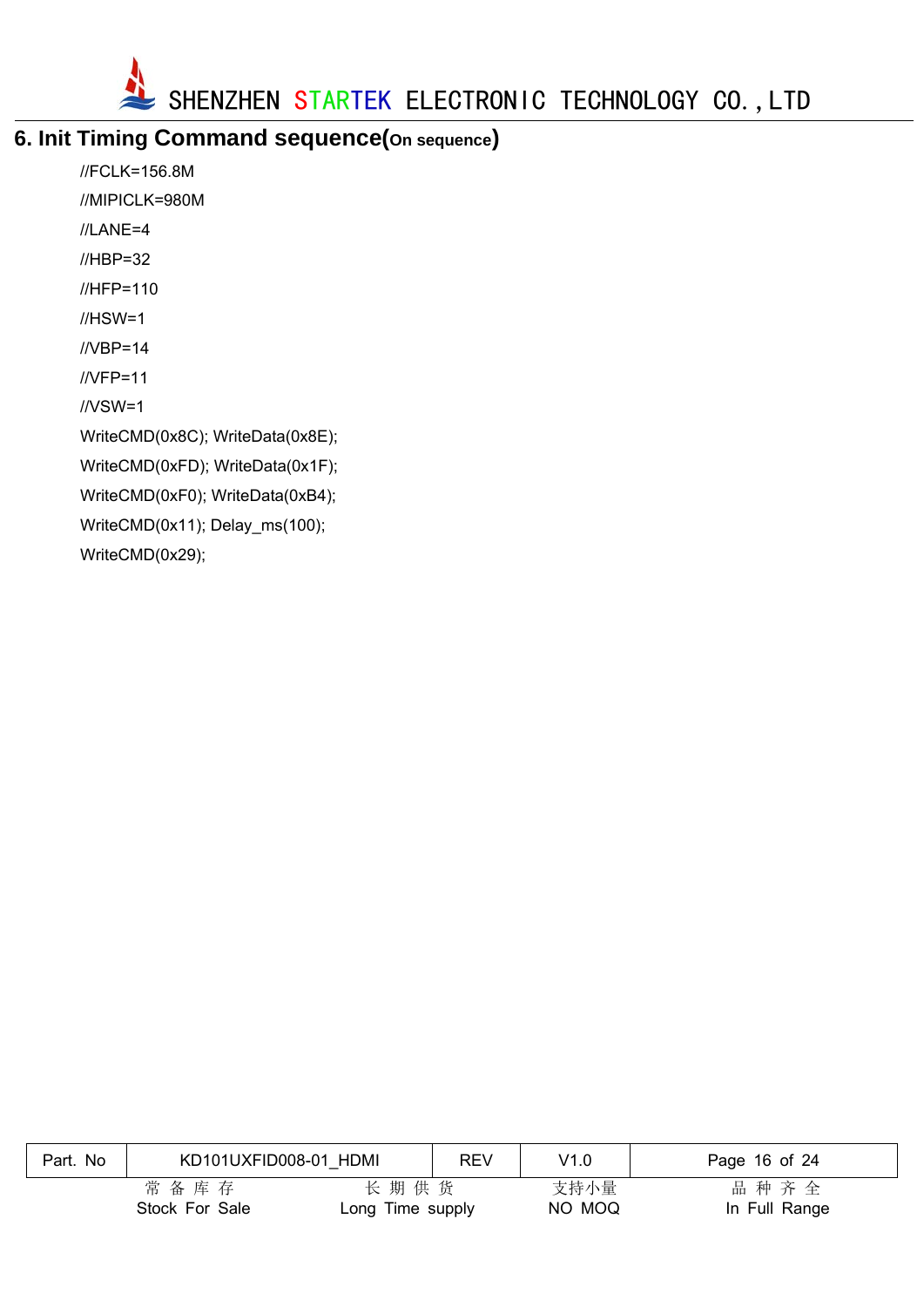

# **7. LCD Module Out-Going Quality Level**

#### **7.1 VISUAL & FUNCTION INSPECTION STANDARD**

#### **7.1.1 Inspection conditions**

Inspection performed under the following conditions is recommended.

Temperature : 25±5℃ Humidity : 65%±10%RH Viewing Angle : Normal viewing Angle. Illumination: Single fluorescent lamp (300 to 700Lux) Viewing distance:30-50cm  $\circledcirc$ 



7.1.2 Definition



Zone A : Effective Viewing Area(Character or Digit can be seen)

Zone B : Viewing Area except Zone A

Zone C : Outside (Zone A+Zone B) which can not be seen after assembly by customer .)

Zone D : IC Bonding Area

Note:As a general rule ,visual defects in Zone C can be ignored when it doesn't effect product function or appearance after assembly by customer

| Part. No | KD101UXFID008-01 HDMI |                  | REV | V1.0   | Page 17 of 24 |
|----------|-----------------------|------------------|-----|--------|---------------|
|          | 常备库存                  | 长期供货             |     | 支持小量   | 品种齐全          |
|          | Stock For Sale        | Long Time supply |     | NO MOQ | In Full Range |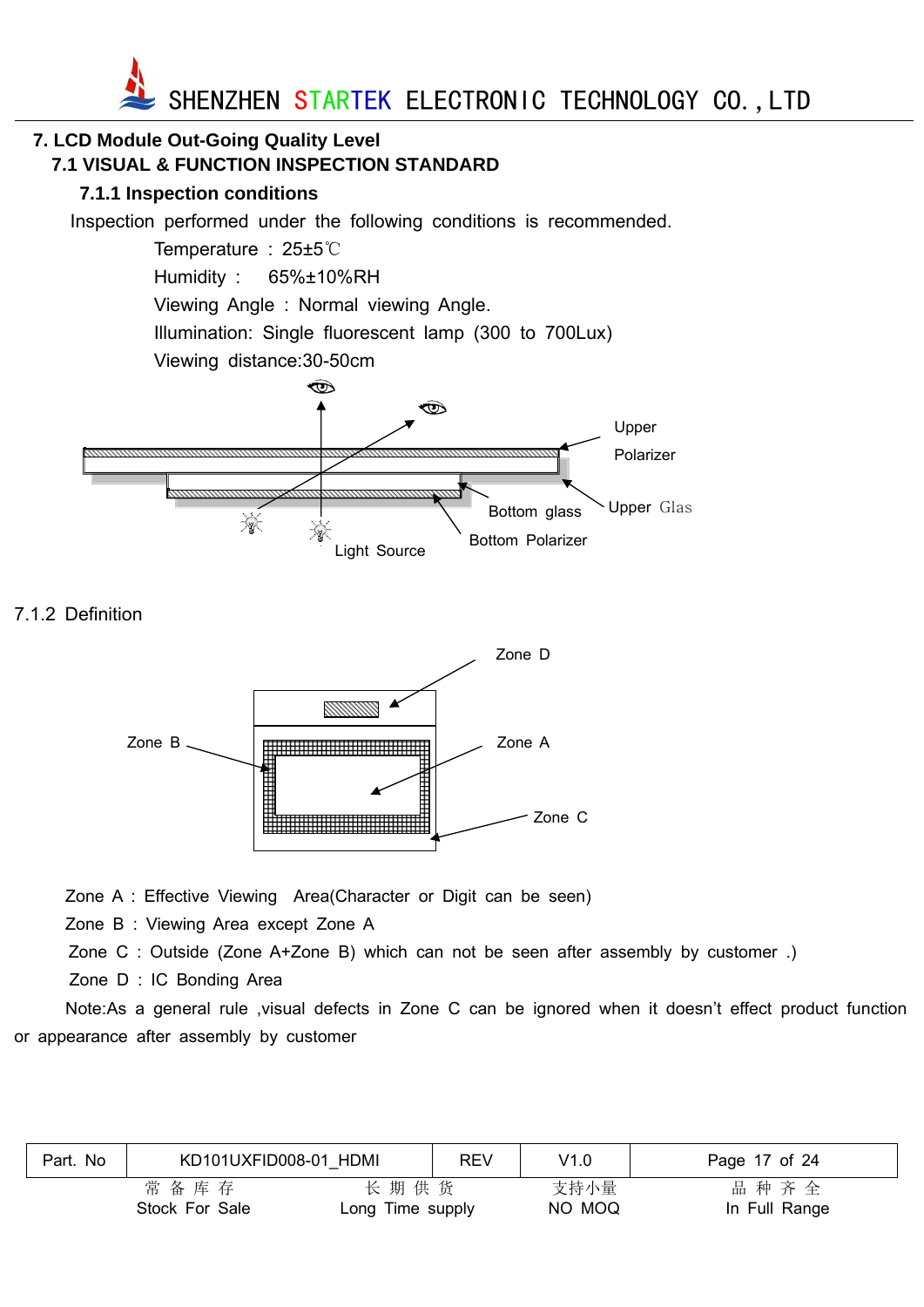

#### **7.1.3 Sampling Plan**

According to GB/T 2828.1-2003 ; , normal inspection, Class II AQL:

| Major defect | Minor defect |
|--------------|--------------|
| 0.65         |              |

LCD: Liquid Crystal Display , TP: Touch Panel , LCM: Liquid Crystal Module

| <b>No</b>      | Items to be inspected | <b>Criteria</b>                                                                                                                       | <b>Classification of defect</b> |
|----------------|-----------------------|---------------------------------------------------------------------------------------------------------------------------------------|---------------------------------|
|                |                       |                                                                                                                                       | s                               |
| 1              | Functional defects    | 1) No display, Open or miss line<br>2) Display abnormally, Short<br>3) Backlight no lighting, abnormal lighting.<br>4) TP no function | Major                           |
| 2              | Missing               | Missing component                                                                                                                     |                                 |
| 3              | Outline dimension     | Overall outline dimension beyond the drawi<br>ng is not allowed                                                                       |                                 |
| 4              | Color tone            | Color unevenness, refer to limited sample                                                                                             |                                 |
| 5              | Spot Line defect      | Light dot, Dim spot, Polarizer Bubble;<br>Polarizer accidented spot.                                                                  | Minor                           |
| 6              | Soldering appearance  | Good soldering, Peeling off is not allowed.                                                                                           |                                 |
| $\overline{7}$ | LCD/Polarizer/TP      | Black/White spot/line, scratch, crack, etc.                                                                                           |                                 |

| Part. No | KD101UXFID008-01 HDMI  |                          | <b>REV</b> | V1.0           | Page 18 of 24         |
|----------|------------------------|--------------------------|------------|----------------|-----------------------|
|          | 常备库存<br>Stock For Sale | 长期供货<br>Long Time supply |            | 支持小量<br>NO MOQ | 品种齐全<br>In Full Range |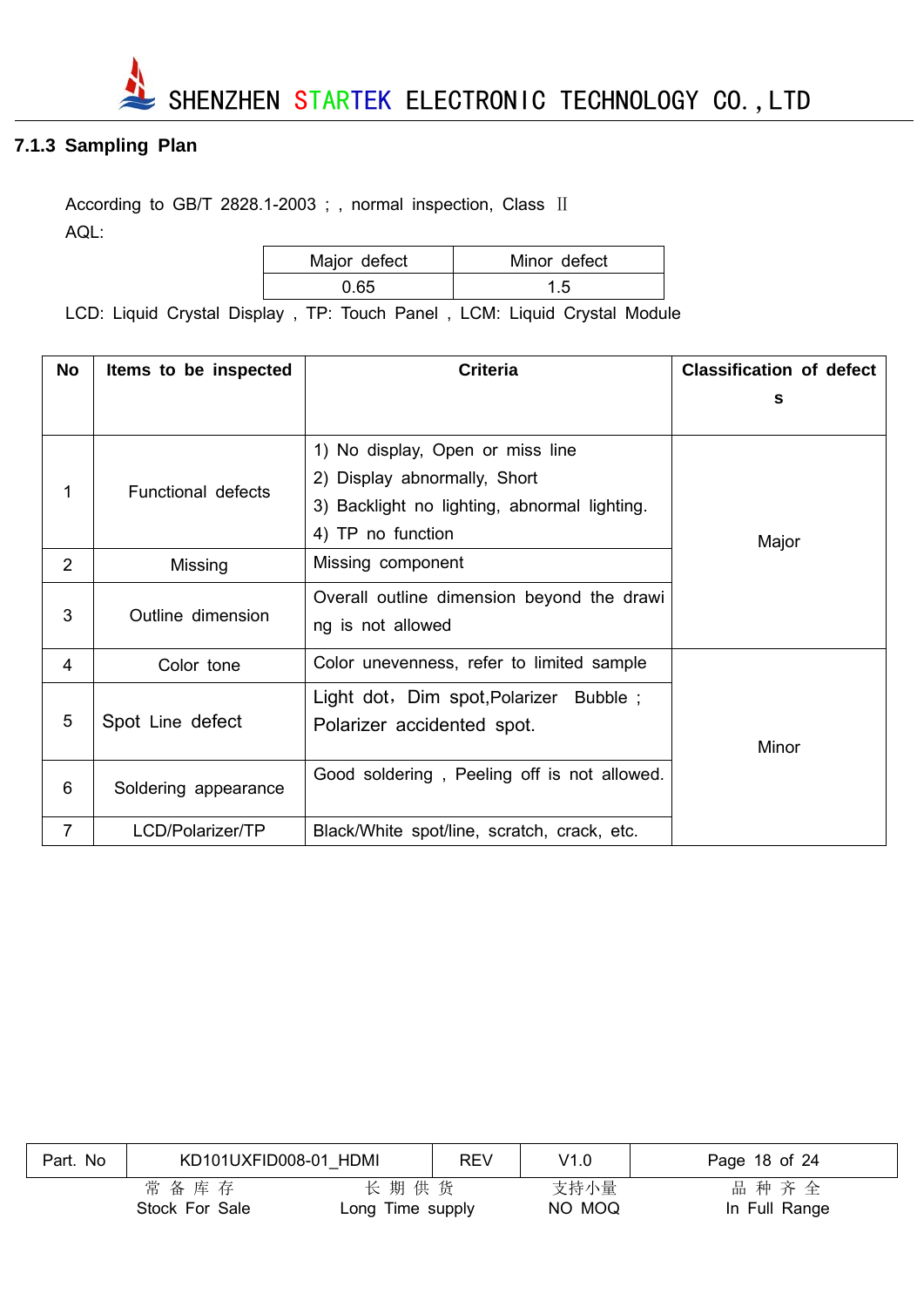

# **7.1.4 Criteria (Visual)**

| Number                                                                                                    | Items                         | Criteria(mm)                                                                  |         |  |          |
|-----------------------------------------------------------------------------------------------------------|-------------------------------|-------------------------------------------------------------------------------|---------|--|----------|
| 1.0<br><b>LCD</b><br>Crack/Broken<br>NOTE:<br>X: Length<br>Y: Width<br>Z: Height<br>L: Length of IT<br>О, | (1) The edge of LCD<br>broken | Y<br>Z<br>$\mathsf{X}$<br><lnner border="" line="" of="" t<="" td=""></lnner> |         |  |          |
| T: Height of LCD                                                                                          |                               | $≤3.0mm$                                                                      | he seal |  | $\leq$ T |
|                                                                                                           | (2)LCD corner broken          | $\mathsf{X}$<br>Y<br>Z<br>$≤3.0mm$<br>$\leq$ T<br>$\leq$ L                    |         |  |          |
|                                                                                                           | (3) LCD crack                 | Crack<br>Not allowed                                                          |         |  |          |

| Part. No | KD101UXFID008-01 HDMI  |                          | <b>REV</b> | V1.0           | Page 19 of 24         |
|----------|------------------------|--------------------------|------------|----------------|-----------------------|
|          | 常备库存<br>Stock For Sale | 长期供货<br>Long Time supply |            | 支持小量<br>NO MOQ | 品种齐全<br>In Full Range |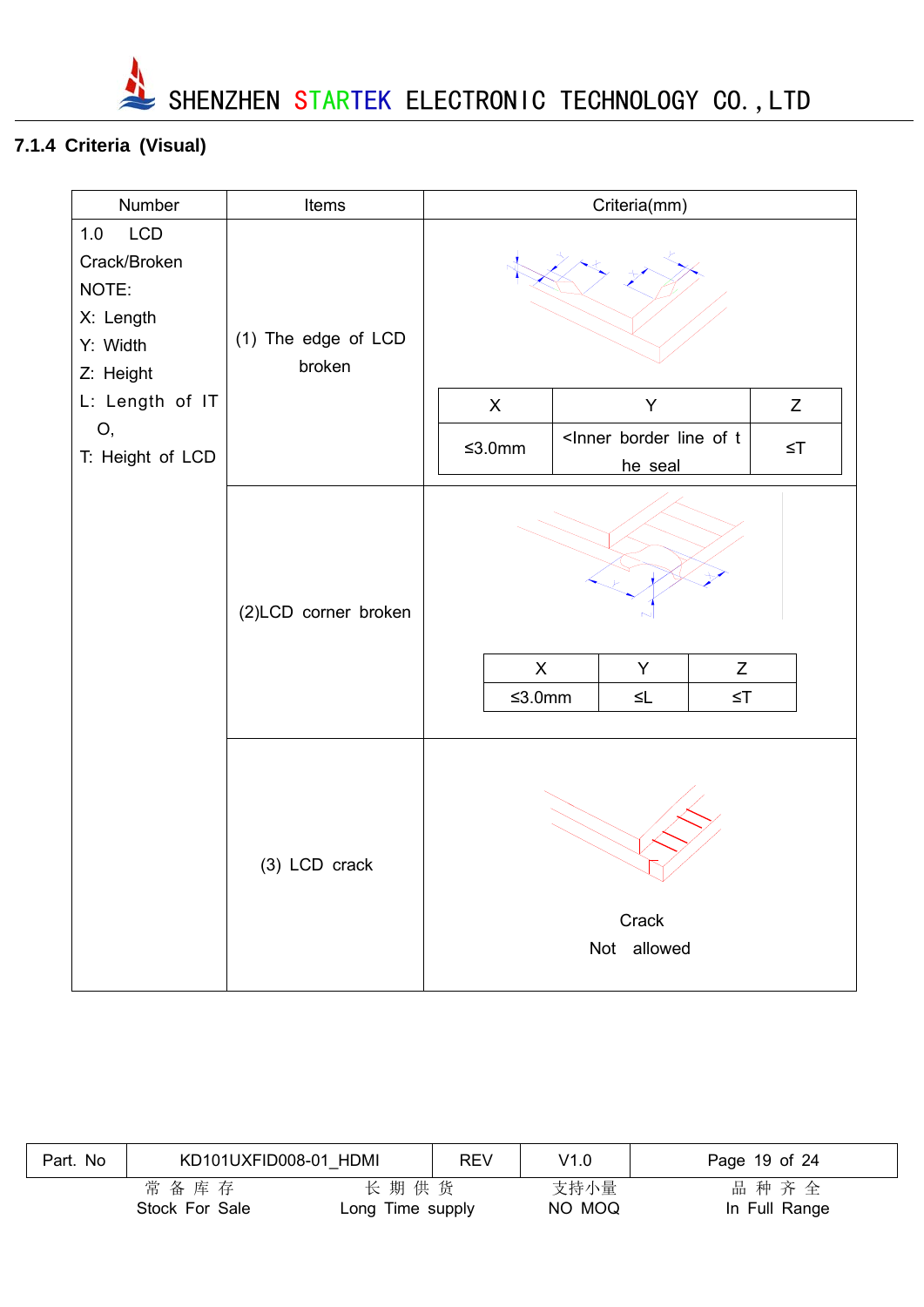**SHENZHEN STARTEK ELECTRONIC TECHNOLOGY CO.,LTD** 

|          | Spot defect            | light dot (LCD/TP/Polarizer black/white spot, light dot, pinho<br>(1) |                                                              |                                       |   |                       |
|----------|------------------------|-----------------------------------------------------------------------|--------------------------------------------------------------|---------------------------------------|---|-----------------------|
|          |                        | le, dent, stain)                                                      |                                                              |                                       |   |                       |
|          |                        | Zone                                                                  |                                                              | Acceptable Qty                        |   |                       |
|          | Y                      | Size (mm)                                                             | A                                                            | B                                     |   | $\mathsf C$           |
|          |                        | $\Phi \leq 0.10$                                                      |                                                              | Ignore                                |   |                       |
| 2.0      |                        | $0.10 < \Phi \leq 0.25$                                               |                                                              | 4( distance $\geq$ 10mm)              |   |                       |
|          | X                      | $0.25 < \Phi \leq 0.35$                                               |                                                              | 3                                     |   | Ignore                |
|          |                        | Φ > 0.4                                                               |                                                              | 0                                     |   |                       |
|          | $\Phi = (X+Y)/2$       |                                                                       |                                                              |                                       |   |                       |
|          |                        | t)                                                                    | 2Dim spot (LCD/TP/Polarizer dim dot, light leakage, dark spo |                                       |   |                       |
|          |                        | Zone                                                                  | Acceptable Qty                                               |                                       |   |                       |
|          |                        | Size (mm)                                                             | A                                                            | B                                     |   | $\mathsf C$           |
|          |                        | $\Phi \leq 0.1$                                                       | Ignore                                                       |                                       |   |                       |
|          |                        |                                                                       |                                                              |                                       |   |                       |
|          |                        | $0.10 < \Phi \leq 0.25$<br>$0.25 < \Phi \leq 0.35$                    | 4( distance $\geq$ 10mm)<br>3                                |                                       |   | Ignore                |
|          |                        | Φ > 0.4                                                               | $\overline{0}$                                               |                                       |   |                       |
|          |                        | 3 Polarizer accidented spot                                           |                                                              |                                       |   |                       |
|          |                        | Acceptable Qty                                                        |                                                              |                                       |   |                       |
|          |                        | Zone<br>Size (mm)                                                     | A                                                            | B                                     |   | $\mathsf{C}$          |
|          |                        | $\Phi \leq 0.2$                                                       |                                                              | Ignore                                |   |                       |
|          |                        |                                                                       |                                                              |                                       |   |                       |
|          |                        | $0.3 < \Phi \leq 0.5$                                                 |                                                              | 3( distance $\geq$ 10mm)              |   | Ignore                |
|          |                        | Φ > 0.5                                                               |                                                              |                                       |   |                       |
|          |                        | 4) Pixel bad points (light dot, Dim dot, color dot)                   |                                                              |                                       |   |                       |
|          |                        | Zone                                                                  |                                                              | Acceptable Qty                        |   |                       |
|          |                        | Size (mm)                                                             | A                                                            |                                       | B | $\mathsf C$           |
|          |                        | $\Phi \leq 0.15$                                                      | Ignore                                                       |                                       |   |                       |
|          |                        | $0.2 < \Phi \leq 0.3$                                                 | 2( distance $\geq$ 10mm)                                     |                                       |   | Ignore                |
|          |                        | Φ > 0.4                                                               | 1                                                            |                                       |   |                       |
|          |                        | 5 Polarizer<br><b>Bubble</b>                                          |                                                              |                                       |   |                       |
|          |                        |                                                                       |                                                              | Acceptable Qty                        |   |                       |
|          |                        | Zone                                                                  | A                                                            | B                                     |   | $\mathsf C$           |
|          |                        | Size (mm)<br>$\Phi \leq 0.2$                                          |                                                              |                                       |   |                       |
|          |                        | $0.3 < \Phi \leq 0.4$                                                 |                                                              | Ignore<br>$4$ (distance $\geq 10$ mm) |   |                       |
|          |                        | $0.4 < \Phi \le 0.5$                                                  |                                                              | 3                                     |   | Ignore                |
| Part. No | KD101UXFID008-01_HDMI  | <b>REV</b>                                                            | V1.0                                                         |                                       |   | Page 20 of 24         |
|          | 常备库存<br>Stock For Sale | 长期供货<br>Long Time supply                                              | 支持小量<br>NO MOQ                                               |                                       |   | 品种齐全<br>In Full Range |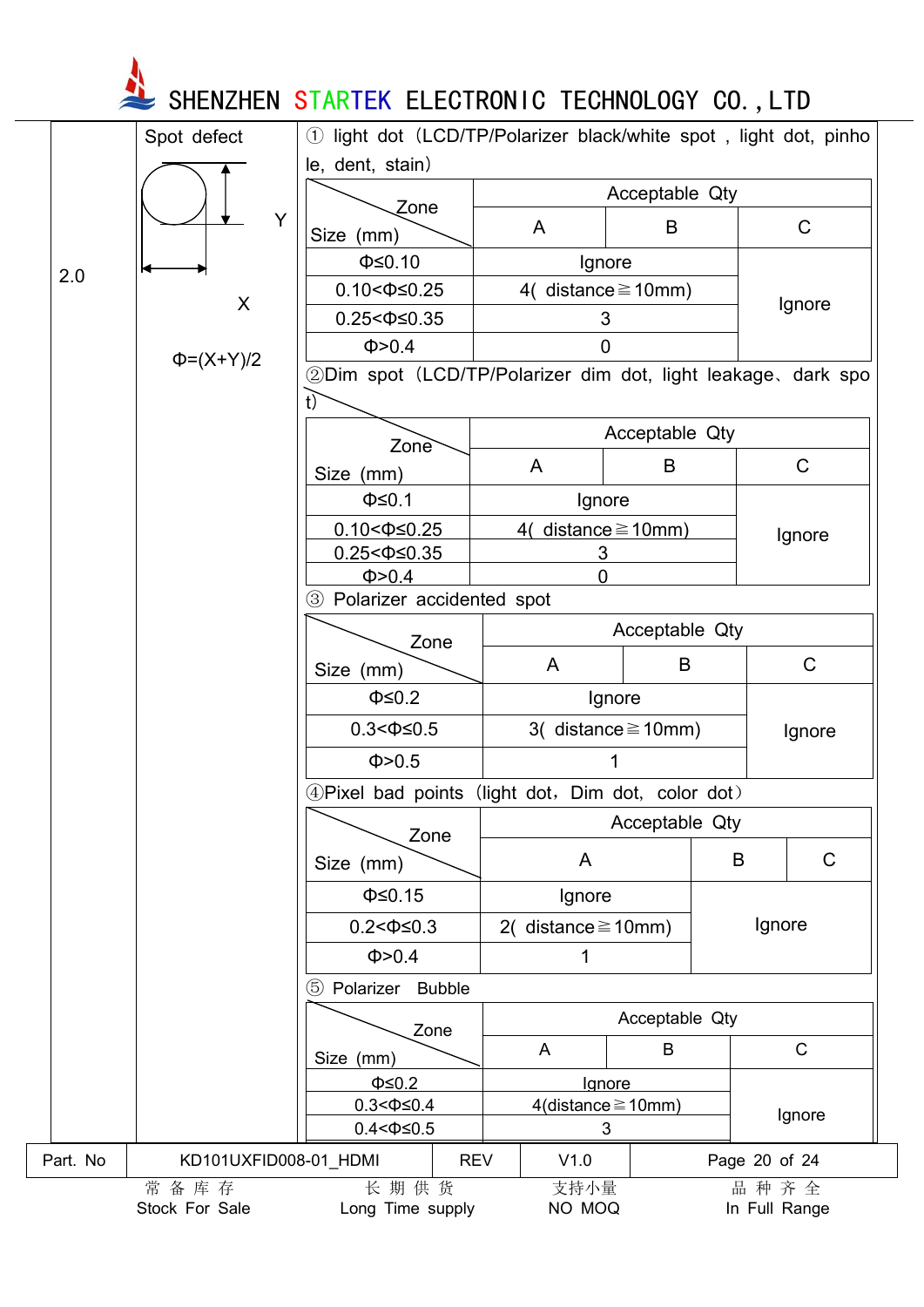SHENZHEN STARTEK ELECTRONIC TECHNOLOGY CO., LTD

|     |                                        |                                                                                                                                                                                                                                                   | Length(m)             |            | Acceptable Qty |              |  |
|-----|----------------------------------------|---------------------------------------------------------------------------------------------------------------------------------------------------------------------------------------------------------------------------------------------------|-----------------------|------------|----------------|--------------|--|
|     | Line defect (LCD/                      | Width(mm)                                                                                                                                                                                                                                         | m)                    | A          | B              | $\mathsf{C}$ |  |
|     | ТP                                     | $\Phi \leq 0.05$                                                                                                                                                                                                                                  | Ignore                | Ignore     |                |              |  |
| 3.0 | /Polarizer backligh                    | $0.05 < W \leq 0.06$                                                                                                                                                                                                                              | $L \le 5.0$           | $N \leq 3$ |                | Ignore       |  |
|     | t black/white line,<br>scratch, stain) | $0.07 < W \leq 0.08$                                                                                                                                                                                                                              | $L \leq 4.0$          | $N \leq 2$ |                |              |  |
|     |                                        | 0.08 < W                                                                                                                                                                                                                                          | Define as spot defect |            |                |              |  |
|     | Electronic Comp                        | Not allow missing parts, solderless connection, cold solder joint, mis                                                                                                                                                                            |                       |            |                |              |  |
| 4.0 | onents SMT                             | match, The positive and negative polarity opposite                                                                                                                                                                                                |                       |            |                |              |  |
| 5.0 | Display color& B<br>rightness          | 1. Color: Measuring the color coordinates, The measurement standar<br>d according to the datasheet or samples.<br>Brightness: Measuring the brightness of White screen, The measu<br>2.<br>rement standard according to the datasheet or Samples. |                       |            |                |              |  |
| 6.0 | LCD Mura                               | By 5% ND filter invisible.                                                                                                                                                                                                                        |                       |            |                |              |  |

#### Criteria ( functional items)

| <b>Number</b> | <b>Items</b>          | Criteria (mm) |
|---------------|-----------------------|---------------|
|               | No display            | Not allowed   |
| 2             | Missing segment       | Not allowed   |
| 3             | Short                 | Not allowed   |
| 4             | Backlight no lighting | Not allowed   |
| 5             | TP no function        | Not allowed   |
|               |                       |               |

| Part. No | KD101UXFID008-01 HDMI  |                          | <b>REV</b> | V1.0           | Page 21 of 24         |
|----------|------------------------|--------------------------|------------|----------------|-----------------------|
|          | 常备库存<br>Stock For Sale | 长期供货<br>Long Time supply |            | 支持小量<br>NO MOQ | 品种齐全<br>In Full Range |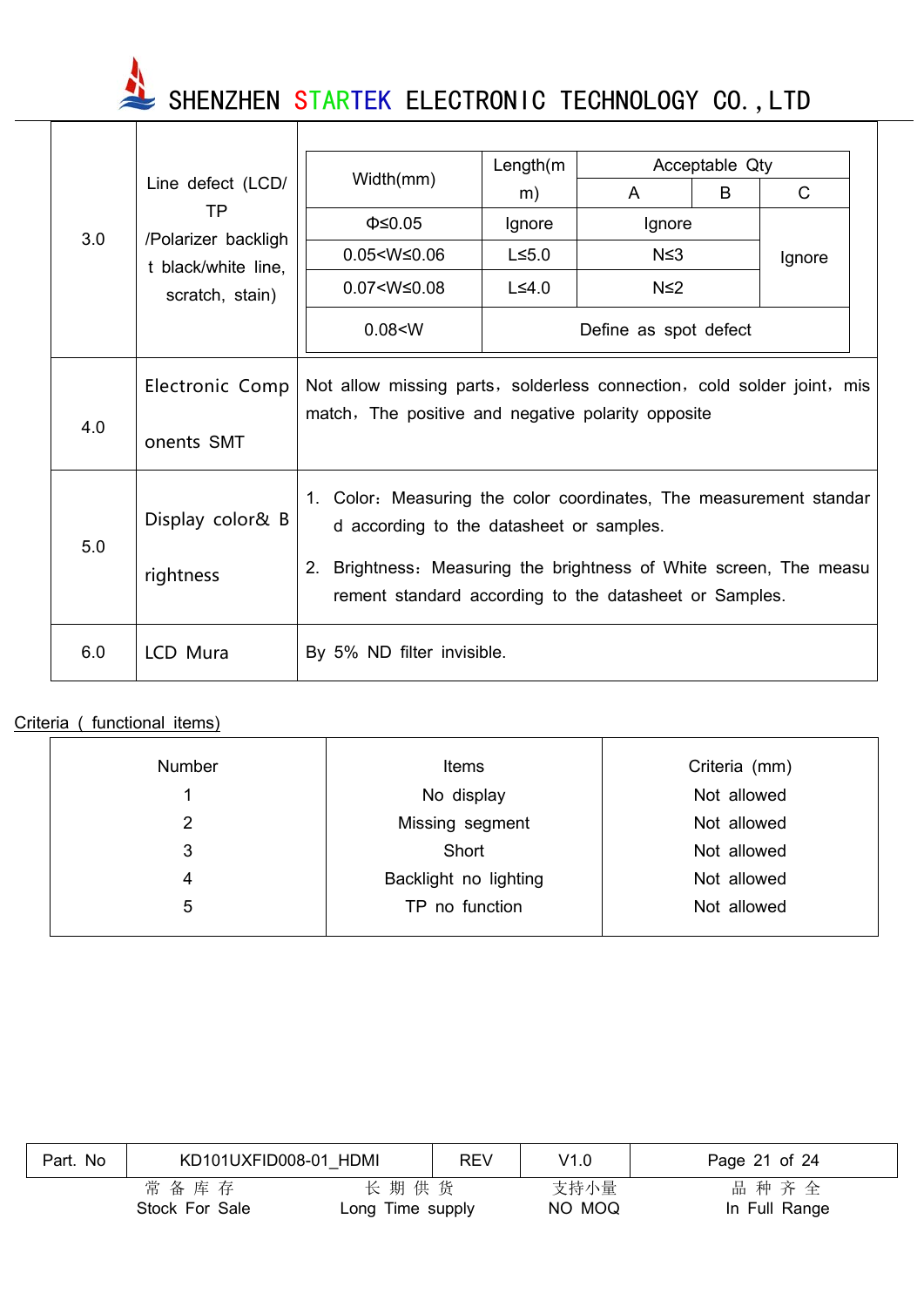

# **8. Reliability Test Results**

| Item                              | <b>Condition</b>                                                | <b>Inspection after test</b>                                  |
|-----------------------------------|-----------------------------------------------------------------|---------------------------------------------------------------|
| <b>High Temperature Operating</b> | 70 °C,96H                                                       |                                                               |
| Low Temperature Operating         | $-20^{\circ}$ C, 96HR                                           |                                                               |
| <b>High Temperature Storage</b>   | 80°C, 96HR                                                      |                                                               |
| Low Temperature Storage           | $-30^{\circ}$ C, 96HR                                           | Inspection after 2~4hours                                     |
| High Temperature & High           | +60°C, 90% RH, 96 hours.                                        | storage at room temperature,<br>the sample shall be free from |
| Operating                         |                                                                 | defects:                                                      |
| Thermal Shock (Non-operation)     | $-30^{\circ}$ C,30 min $\leftrightarrow$ 80 $\degree$ C,30 min, | 1. Air bubble in the LCD;                                     |
|                                   | Change time: 5min 20CYC.                                        | 2.Non-display;                                                |
| <b>ESD test</b>                   | Air: ±6KV, 5times; Contact: ±4KV, 5 times;<br>5points/panel.    | 3. Missing segments/line;<br>4. Glass crack;                  |
|                                   |                                                                 | 5. Current IDD is twice higher                                |
|                                   | Frequency range: 10~55Hz, Stroke: 1.5mm                         | than initial value.                                           |
| Vibration (Non-operation)         | Sweep:10Hz~55Hz~10Hz 2 hours for each direction of              |                                                               |
|                                   | X.Y.Z. (6 hours for total) (Package condition).                 |                                                               |
| <b>Box Drop Test</b>              | 1 Corner 3 Edges 6 faces, 80cm (MEDIUM BOX)                     |                                                               |

Remark:

1.The test samples should be applied to only one test item.

2.Sample size for each test item is 5~10pcs.

3.For Damp Proof Test, Pure water(Resistance>10MΩ) should be used.

4.In case of malfunction defect caused by ESD damage, if it would be recovered to normal state after resetting, it would be judged as a good part.

5.Failure Judgment Criterion: Basic Specification, Electrical Characteristic, Mechanical Characteristic, Optical Characteristic.

| Part. No | KD101UXFID008-01 HDMI  |                          | <b>REV</b> | V1.0           | Page 22 of 24         |
|----------|------------------------|--------------------------|------------|----------------|-----------------------|
|          | 常备库存<br>Stock For Sale | 长期供货<br>Long Time supply |            | 支持小量<br>NO MOQ | 品种齐全<br>In Full Range |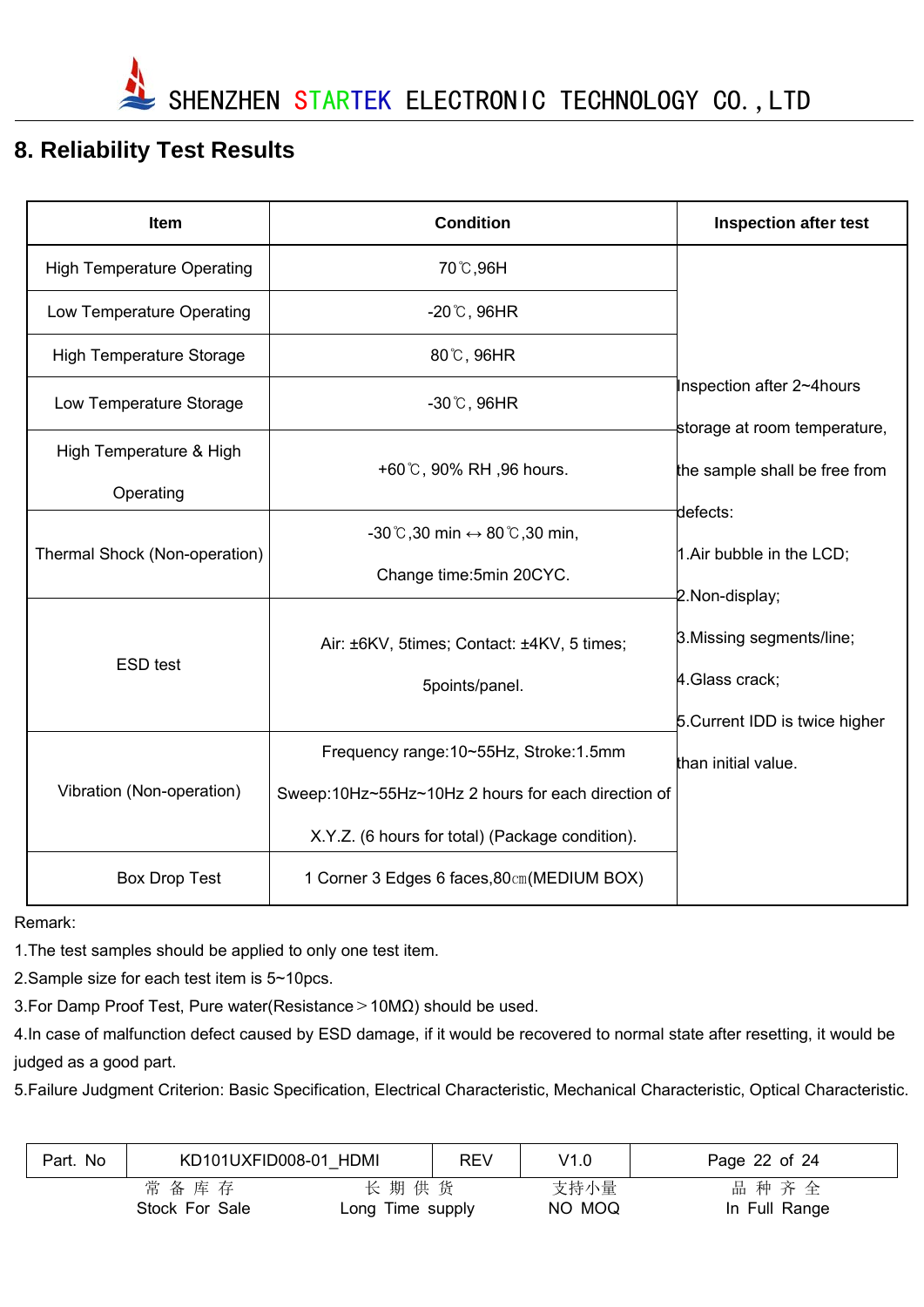

# **9. Cautions and Handling Precautions**

#### **9.1 Handling and Operating the Module**

(1) When the module is assembled, it should be attached to the system firmly.

Do not warp or twist the module during assembly work.

(2) Protect the module from physical shock or any force. In addition to damage, this may cause improper operation or damage to the module and back-light unit.

(3) Note that polarizer is very fragile and could be easily damaged. Do not press or scratch the surface.

(4) Do not allow drops of water or chemicals to remain on the display surface.

If you have the droplets for a long time, staining and discoloration may occur.

(5) If the surface of the polarizer is dirty, clean it using some absorbent cotton or soft cloth.

(6) The desirable cleaners are water, IPA (Isopropyl Alcohol) or Hexane.

Do not use ketene type materials (ex. Acetone), Ethyl alcohol, Toluene, Ethyl acid or Methyl chloride. It might permanent damage to the polarizer due to chemical reaction.

(7) If the liquid crystal material leaks from the panel, it should be kept away from the eyes or mouth. In case of contact with hands, legs, or clothes, it must be washed away thoroughly with soap.

(8) Protect the module from static; it may cause damage to the CMOS ICs.

(9) Use finger-stalls with soft gloves in order to keep display clean during the incoming inspection and assembly process.

(10) Do not disassemble the module.

(11) Protection film for polarizer on the module shall be slowly peeled off just before use so that the electrostatic charge can be minimized.

(12) Pins of I/F connector shall not be touched directly with bare hands.

(13) Do not connect, disconnect the module in the "Power ON" condition.

(14) Power supply should always be turned on/off by the item 6.1 Power On Sequence &6.2 Power Off Sequence

#### **9.2 Storage and Transportation.**

(1) Do not leave the panel in high temperature, and high humidity for a long time.

It is highly recommended to store the module with temperature from 0 to 35 ℃ and relative humidity of less than 70%

(2) Do not store the TFT-LCD module in direct sunlight.

(3) The module shall be stored in a dark place. When storing the modules for a long time, be sure to adopt effective measures for protecting the modules from strong ultraviolet radiation, sunlight, or fluorescent light.

(4) It is recommended that the modules should be stored under a condition where no condensation is allowed. Formation of dewdrops may cause an abnormal operation or a failure of the module.

In particular, the greatest possible care should be taken to prevent any module from being operated where condensation has occurred inside.

(5) This panel has its circuitry FPC on the bottom side and should be handled carefully in order not to be stressed.

| Part. No | KD101UXFID008-01 HDMI |                  | <b>REV</b> | V1.0   | Page 23 of 24 |
|----------|-----------------------|------------------|------------|--------|---------------|
|          | 常备库存                  | 长期供货             |            | 支持小量   | 品种齐全          |
|          | Stock For Sale        | Long Time supply |            | NO MOQ | In Full Range |